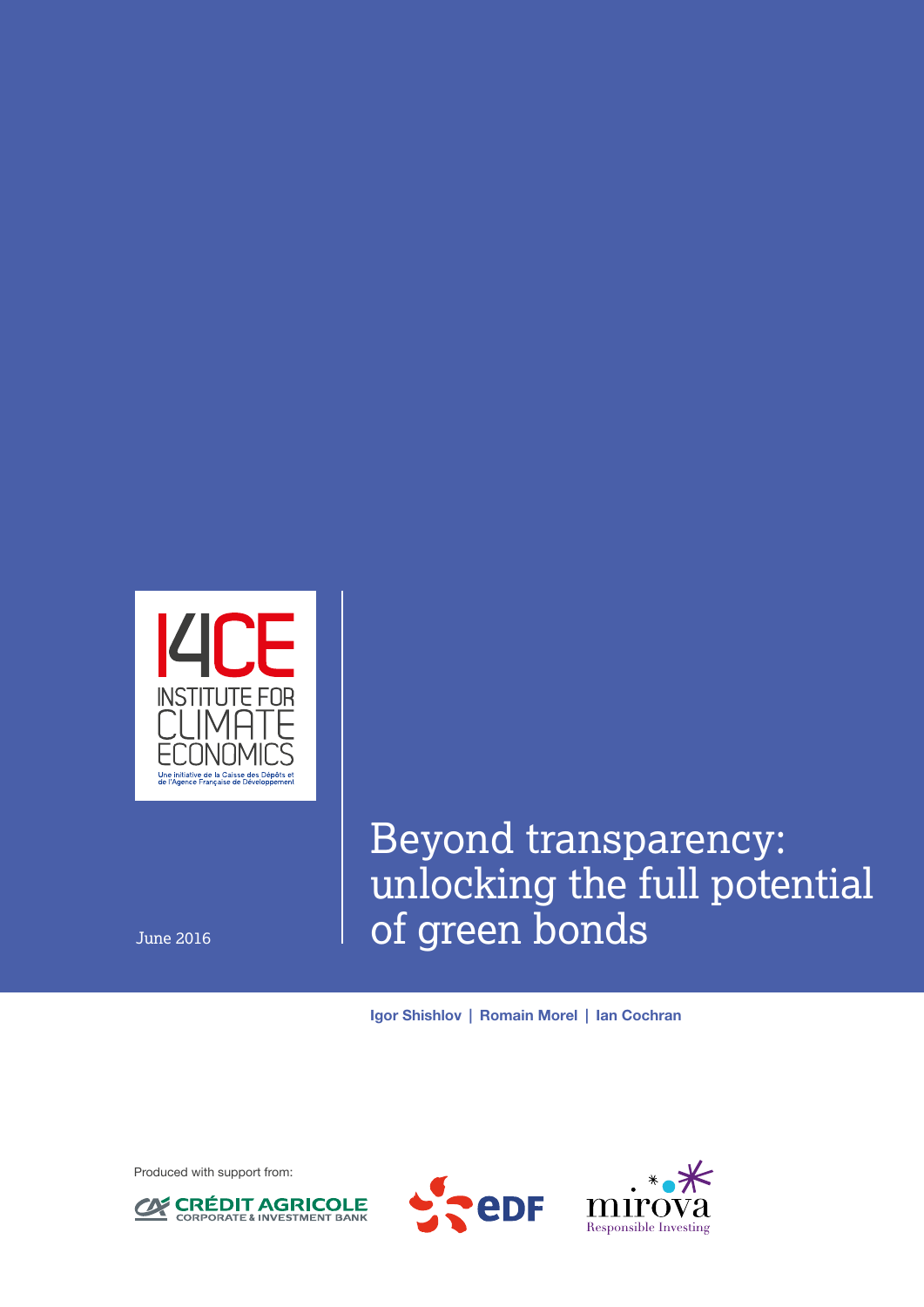## <span id="page-1-0"></span>**CONTENTS**

| <b>EXECUTIVE SUMMARY</b>                                                                                                         | 4  |
|----------------------------------------------------------------------------------------------------------------------------------|----|
| <b>1. INTRODUCTION</b>                                                                                                           | 7  |
| <b>2. CURRENT STATUS AND FUTURE CHALLENGES</b><br><b>FOR GREEN BONDS</b>                                                         | 8  |
| A diverse and growing galaxy of green bonds<br>in the larger bond universe                                                       | 8  |
| Benefits of green bonds for issuers: external<br>and internal synergies                                                          | 9  |
| Benefits of green bonds for investors:<br>better information for impact investments                                              | 10 |
| Systemic benefits of green bonds: facilitating<br>climate policies                                                               | 11 |
| Two challenges for green bonds: ensuring<br>environmental integrity and boosting impact                                          | 12 |
| <b>3. FIRST CHALLENGE: PROTECTING</b><br>THE ENVIRONMENTAL INTEGRITY<br><b>OF GREEN BONDS</b>                                    | 13 |
| An 'expectation gap' regarding the objectives<br>and contribution of the green bond market                                       | 13 |
| Closing the 'expectation gap' by setting up green<br>reference frameworks                                                        | 15 |
| Aligning procedures and transparency frameworks<br>to build trust in the market                                                  | 16 |
| <b>4. SECOND CHALLENGE: ENHANCING</b><br>THE FINANCIAL BENEFITS OF GREEN BONDS                                                   | 18 |
| A 'coherence' gap between scaling up of the green<br>bond market and ensuring its tangible contribution                          | 18 |
| To date, green bonds have not directly stimulated<br>green investments by lowering the cost of capital                           | 19 |
| Decreasing the cost of capital by bringing projects<br>to the bond market through asset aggregation                              | 20 |
| Public support schemes could reduce the cost<br>of capital through green bonds, but have<br>to be weighed against other policies | 20 |
| The stringency of selection of green bonds eligible<br>for public support will depend on the policy objectives                   | 22 |
| <b>5. CONCLUSIONS AND NEXT STEPS</b>                                                                                             | 25 |
| <b>BIBLIOGRAPHY</b>                                                                                                              | 26 |

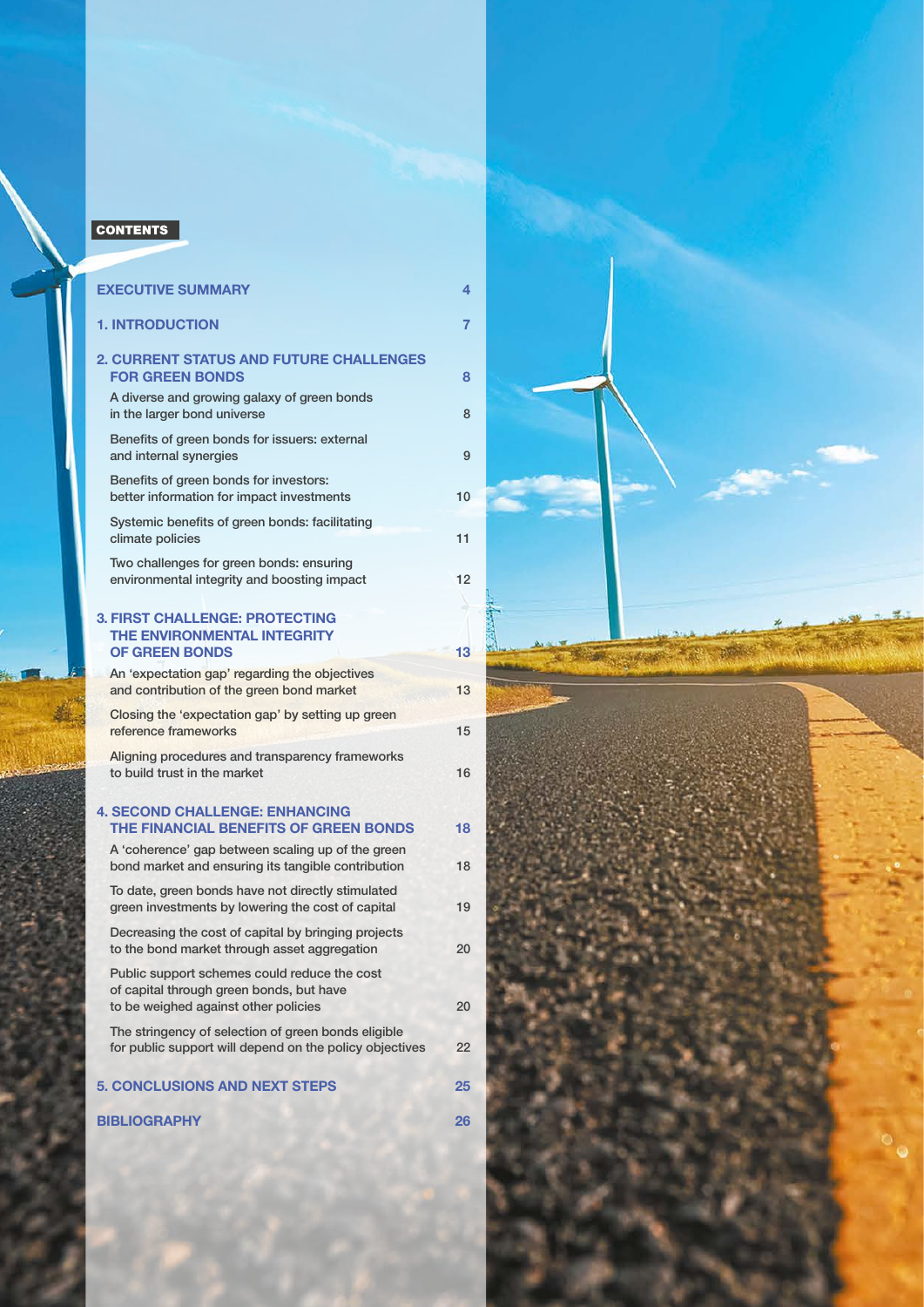

### I4CE – Institute for Climate Economics

I4CE is an initiative of Caisse des Dépôts and Agence Française de Développement. The Think Tank provides independent expertise and analysis when assessing economic issues relating to climate & energy policies in France and throughout the world. I4CE aims at helping public and private decision-makers to improve the way in which they understand, anticipate, and encourage the use of economic and financial resources aimed at promoting the transition to a low-carbon economy.

## AUTHORS

Igor Shishlov, I4CE – Institute for Climate Economics, *[igor.shishlov@i4ce.org](mailto:igor.shishlov%40i4ce.org?subject=)*

Romain Morel, I4CE – Institute for Climate Economics, *[romain.morel@i4ce.org](mailto:romain.morel%40i4ce.org?subject=)*

Ian Cochran, I4CE – Institute for Climate Economics, *[ian.cochran@i4ce.org](mailto:ian.cochran%40i4ce.org?subject=)*

## ACKNOWLEDGEMENTS

The authors would like to thank all the interviewees and reviewers for taking time to provide valuable inputs to this report: Aldo Romani (European Investment Bank), Alexandre Marty (EDF), Antoine Rose (Credit Agricole CIB), Bridget Boulle (Climate Bonds Initiative), Christa Clapp (CICERO), Daniel Rosetto (Climate Mundial). Desiree Lucchese (Climate Disclosure Standards Board (CDSB)), Diletta Giuliani (Climate Bonds Initiative), Gavin Templeton (Green Investment Bank), Grant Kirkman (UNFCCC), Herve Guez (Mirova), Jochen Krimphoff (WWF France), Mariana Deheza (I4CE), Peter Ellsworth (CERES USA), Peter Munro (European Investment Bank), Richard Folland (Climate Markets and Investment Association (CMIA)), Sean Kidney (Climate Bonds Initiative), Tanguy Claquin (Credit Agricole CIB), Xavier Giorgi (The City of Paris).

## DISCLAIMER

This report has been prepared by I4CE – Institute for Climate Economics with the financial support from Mirova, Credit Agricole CIB and EDF. The report reflects independent views of the authors who take sole responsibility for information presented in this report, as well as for any errors or omissions. Neither I4CE – Institute for Climate Economics nor sponsoring organizations can be held liable under any circumstances for the content of this publication.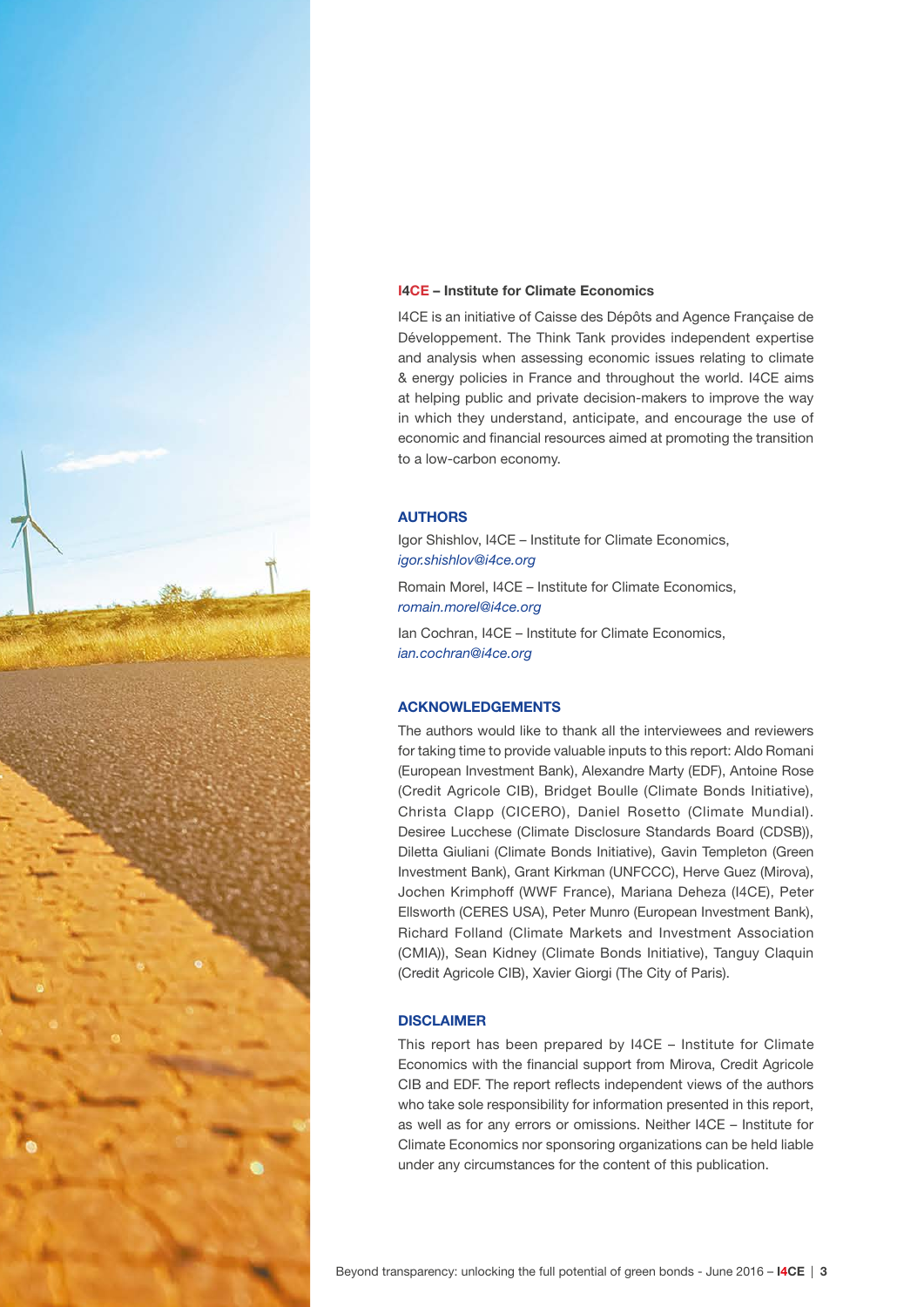## <span id="page-3-0"></span>Executive summary

'Green' or 'climate' bonds are a new asset class that has received increasing attention over the past few years. It is often seen as a financial instrument that may help overcome the low-carbon investment challenge. This report explores the current and potential contribution of green bonds to the low-carbon transition and different ways to enhance it. The analysis begins by taking stock of the current status of the green bond market, identifying key roles that the market plays for different stakeholders and pin-pointing two key challenges to be addressed. The first challenge – namely the question of environmental integrity of green bonds – explores the stakes related to definitions and procedures and identifies possible approaches to deal with it. Next, the second challenge focuses on how, beyond increasing transparency, both market-driven and public support measures may help increase the tangible financial contribution of green bonds to the low-carbon transition. The report then concludes with a number of possible steps for policymakers and financial stakeholders to overcome the current limitations of green bonds.

#### GREEN BONDS HELP TO IMPROVE THE TRANSPARENCY OF INFORMATION AND MATCH MARKET ACTORS

Currently, the green bond market unlocks a number of benefits by increasing the transparency of information available to investors on underlying assets and companies. Notably, green bonds can help investors implement their long-term climate strategies and enable responsible investors to have alternatives to broaden their delete portfolios. In turn, green bonds can help bond issuers communicate their sustainability strategies, create internal synergies between financial and sustainability departments, and expand and improve relationships of borrowers with debt providers. Finally,

green bonds can support the implementation of national climate policies – through improved awareness and more efficient capital allocation, especially in the perspective of redirecting capital towards low-carbon and climate resilient projects (Table 1).

While these benefits alone may justify the existence of the green bond market, its tangible contribution to the low-carbon transition has so far been limited. Most notably, the green bond market does not appear to directly stimulate a net increase in green investments – or the financing and refinance of low-carbon projects – through a lower cost of capital. Moreover, the spontaneous bottom-up manner of the development of green bonds raises reputational and legal risks related to environmental integrity, which increasingly threaten the very survival of this nascent market. In order to realize its potential, the green bond market will therefore have to overcome two main challenges. First, it has to avoid implosion – due to the lack of investor confidence – by ensuring the environmental integrity of green bonds. Second, the impact of green bonds needs to be enhanced by growing the pipeline of underlying lowcarbon projects and potentially bringing them tangible financial benefits.

#### FIRST CHALLENGE: STRENGTHENING THE ENVIRONMENTAL INTEGRITY THROUGH THE STANDARDIZATION OF PROCEDURE AND CLARIFICATION OF EXPECTATIONS

The first challenge of environmental integrity is in fact twofold. First, there is a question of defining 'greenness', which ultimately depends on the objectives of the use of green bonds. At the very minimum, the market actors will need to explicitly lay out the objectives of standards in order to provide a clear definition of 'greenness'. The lack of explicit and shared objectives for the green

| <b>Actor</b>   | <b>Benefits</b>                                                                                                                                                                                                                    |
|----------------|------------------------------------------------------------------------------------------------------------------------------------------------------------------------------------------------------------------------------------|
| <b>Issuers</b> | • Helping issuers communicate the sustainability strategy<br>• Improving relationships with debt providers and broadening the 'investor base'<br>• Creating internal synergies between financial and sustainability departments    |
| Investors      | • Helping investors to develop better-informed investment strategies<br>• Facilitating the smooth implementation of long-term climate strategies<br>• Helping responsible investors broaden their restricted investment portfolios |
| Policymakers   | • Indirectly supporting the implementation of the low-carbon transition by better matching<br>green issuers and investors                                                                                                          |

## TABLE 1. CURRENT BENEFITS OF GREEN BONDS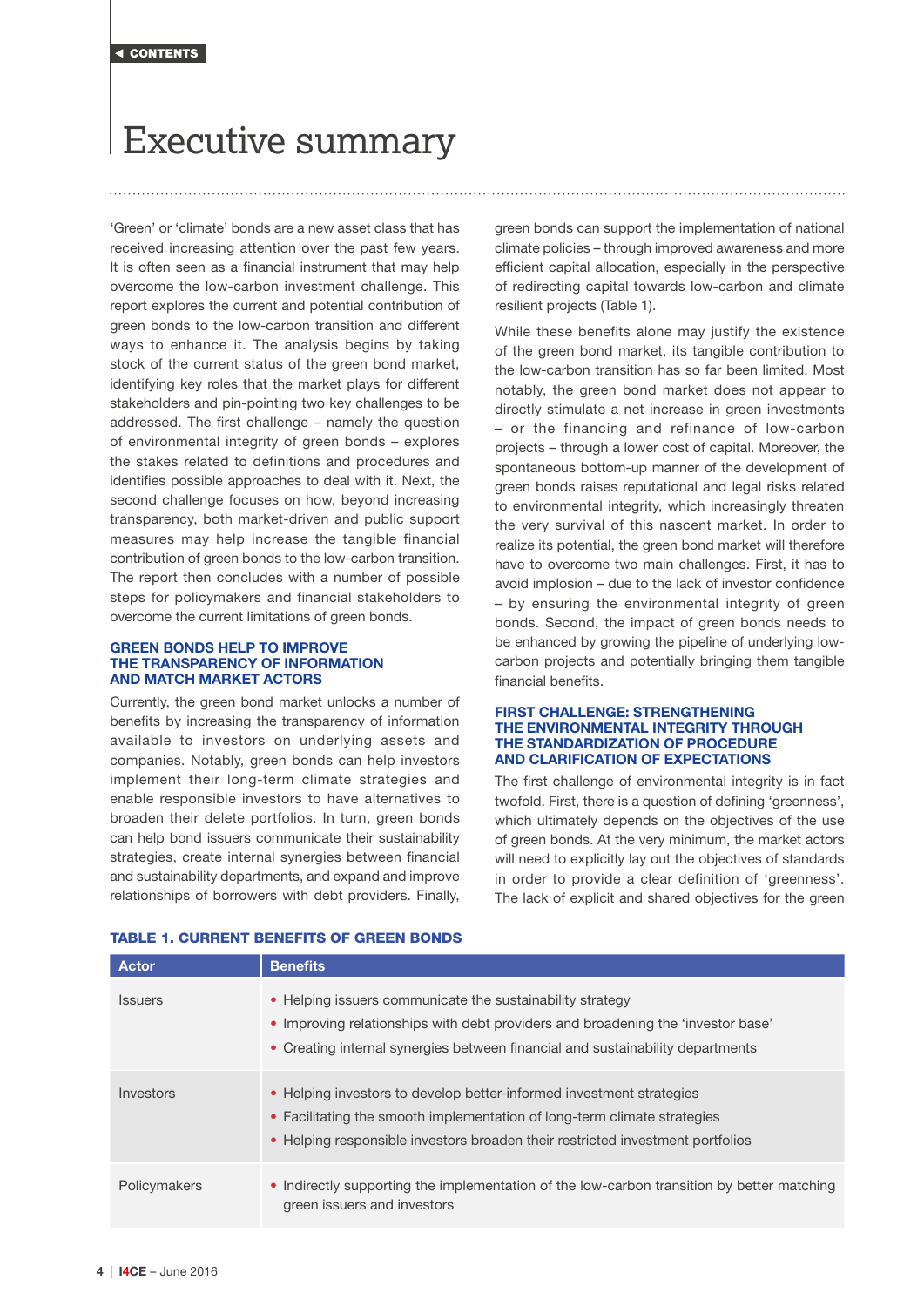bond market is a source of misunderstanding that could eventually harm the market through accusations of green-washing and potentially higher transaction costs. Governments could facilitate this process by clarifying investment priorities that are coherent with long-term climate and sustainable development strategies and/ or endorsing standards that are aligned with them. While governments' intervention can help structuring the market, it is clear that a diversity of approaches and financial products are necessary to support the lowcarbon transition. This may ultimately support continued heterogeneity in the green bond standards – without necessarily leading to a questioning of the environmental impact of underlying assets.

Second, there is a question of the reliability of information, which is linked to monitoring and evaluation procedures. While the market-driven approaches have already made significant progress in this area, more needs to be done to ensure the environmental integrity of green bonds. As a next step, the market actors could reinforce the monitoring and reporting procedures – e.g. through existing market-driven forums such as the Green Bond Principles. In instances where the market fails to do so, governments may step in to provide

guidance or implement top-down regulations. However, it is important that proponents of the standards – both private and public – strike a balance between stringency of procedures and the resulting transaction costs.

Overall, the process of reinforcing the green bond market can be compared to the one occurring at the international level on climate change: the 2015 Paris Agreement brings common understanding of the objectives and definitions as well as common reporting processes leaving different actors – states, local authorities, civil society, etc. – to define the best strategies and actions adapted to their own circumstances. The same approach could be applied to the green bond market: common procedures and reporting frameworks under the Green Bond Principles could be coupled with market- and/or public-driven development of standards (Table 2).

## SECOND CHALLENGE: PROVIDING TANGIBLE BENEFITS TO INCREASE GREEN BONDS' IMPACT AND GROW THE PIPELINE OF PROJECTS

Concerning the second challenge of increasing the impact, the green bond market can help stimulate green investments by reducing the cost of capital for green projects. Evidence suggests that this does not currently occur in practice and thus limits the market contribution

| <b>Challenge</b>                                                        | <b>Potential next steps</b>                                                                                                                                                                                                                                                                                                                                                                                                                                                                                                                                                                                                     |
|-------------------------------------------------------------------------|---------------------------------------------------------------------------------------------------------------------------------------------------------------------------------------------------------------------------------------------------------------------------------------------------------------------------------------------------------------------------------------------------------------------------------------------------------------------------------------------------------------------------------------------------------------------------------------------------------------------------------|
| The 'expectation gap' regarding<br>the definition of 'greenness'        | For the market players and/or governments:<br>• Clearly lay out the objectives of different standards in order to define<br>'greenness'<br>For governments:<br>• Clarify investment areas compatible with - and potentially that are priority<br>under – long-term national sustainable development pathways;<br>• Publicly endorse standards that are aligned with long-term decarbonization<br>strategies                                                                                                                                                                                                                     |
| Transparency risk related to<br>monitoring and evaluation<br>procedures | For market players and/or governments:<br>• Further market convergence around the enhanced transparency frameworks;<br>• Reinforce the global efforts around standardizing practices – through Green<br>Bond Principles for example - while keeping additional transaction costs<br>in check<br>For governments:<br>• Support the issuance of green bonds by public institutions to expand the<br>market and potentially prove the relevance of more complex green bonds;<br>• Create green bond labels aligned with long-term decarbonization pathways<br>• Mandate similar disclosure requirements for all asset-linked bonds |

## TABLE 2. POTENTIAL NEXT STEPS TO SAFEGUARD THE GREEN BOND MARKET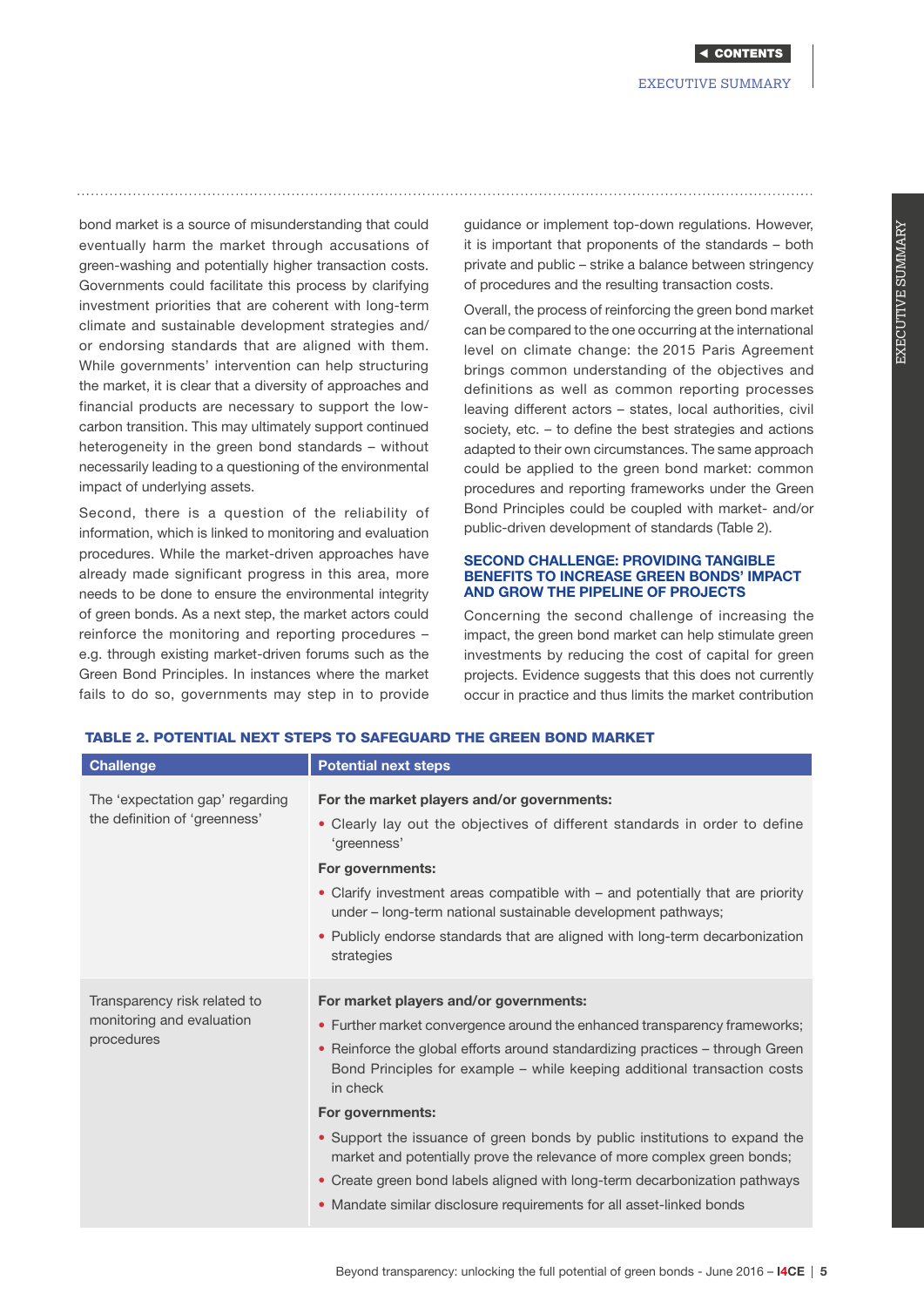

## EXECUTIVE SUMMARY

to the 'repackaging' or labeling of bonds that would most likely have been issued and fully subscribed as traditional products. Overcoming this limitation could be achieved by furthering the access of smaller and riskier projects to the bond market through securitization instruments that have already begun to emerge. Moreover, it is hypothetically possible that the green bond market could support a process of decreasing the cost of debt for underlying projects through a 'green premium'. This can be achieved if a sufficiently large 'committed demand' from institutional investors develops over time, although this perspective remains largely theoretical due to fiduciary duty limitations.

In this light, governments may provide targeted public support schemes to reduce the cost of capital for those green bonds that finance priority areas in line with long-term climate and sustainability objectives. These measures may include various forms of subsidies, tax breaks, changes in prudential regulation and public guarantees. Implementing such measures will, however, require robust evaluation and reporting in order to avoid free-riding and to maximize the efficiency of public support. Moreover, governments will need to weigh the use of public funds to support green bonds against more conventional climate policies that could improve the economics and bankability of underlying projects such as, for example, renewable energy subsidies. Ultimately, green bond support priorities will depend on national circumstances and sustainable development priorities.

#### THE STRINGENCY OF SELECTION OF GREEN BONDS ELIGIBLE FOR POTENTIAL PUBLIC SUPPORT WILL DEPEND ON THE NATIONAL POLICY OBJECTIVES

If national governments or other public entities decide to provide direct support for the green bond market, they will need to establish monitoring and evaluation procedures to better target this support and to avoid free-riding. Depending on the policy objectives, three levels of evaluation stringency can be distinguished:

• 'Coherence checks' that make sure that investment projects behind green bonds are aligned with the credible national climate and sustainable development strategies or more broadly, commonly-agreed decarbonization pathways.

- 'Average additionality' of the contribution of green bond issuance to national policy objectives through, for example, the development of positive lists of project types that are underrepresented or underfunded and therefore require additional support.
- 'Project-by-project' ex-ante evaluation of underlying activities and assets coupled with ex-post quantification of mitigation outcomes to maximize the 'environmental impact leverage' ratio per dollar of public support provided, e.g. the amount of GHG emissions reduced per dollar invested.

## A BROADER DIALOGUE AMONG PUBLIC AND PRIVATE MARKET ACTORS IS NECESSARY

While the priorities for next steps discussed above can be debated, one recommendation appears crystal-clear: whatever measures private and public actors decide to implement to safeguard and support the market, a broader dialogue between policymakers and market stakeholders is critical while barely existing today. Such a dialogue should aim to strengthen the green bond market by aligning it with long-term sustainable development priorities and unlocking its full potential to deliver environmental benefits and ensure the quality of the improved transparency. This report lays out some ideas on the way of framing current and forthcoming processes around green bonds and should thus be seen as a discussion paper that calls for feedback and reaction from all kinds of stakeholders.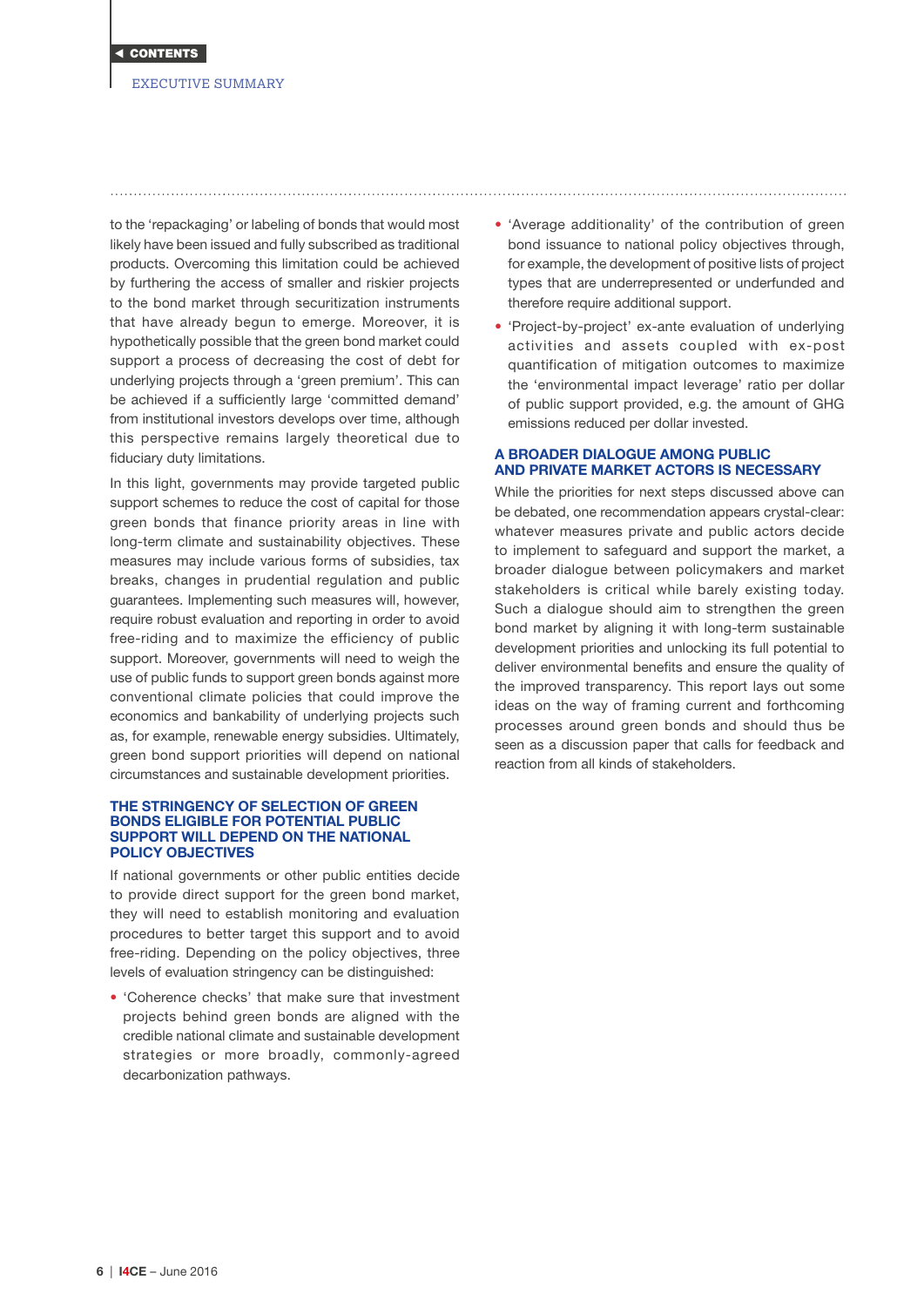# <span id="page-6-0"></span>1. Introduction

The Paris Agreement on climate change adopted by 196 parties at the 21<sup>st</sup> Conference of Parties to the United Nations Framework Convention on Climate Change (UNFCCC) – or COP21 – in December 2015, set a target of full decarbonization of the global economy by the end of the 21<sup>st</sup> century (Bultheel et al. 2015). Across studies, significant reorientation of existing investment flows combined with an overall increase in capital will therefore be needed for the transition to a low-carbon economy. For example, the International Energy Agency estimates that annual investments in low-carbon infrastructure will have to reach USD780 billion and USD2.3 trillion by 2020 and 2035 respectively (IEA 2014). At the same time, the total infrastructure investments requirements – both low- and high-carbon – are estimated at an average of USD6 trillion annually in the next 15 years, while the lowcarbon infrastructure needs would increase them only by USD270 billion annually (The Global Commission on the Economy and Climate 2014). The main challenge for the financial sector will therefore be to shift existing investment flows from traditional carbon-intensive sectors towards the low-carbon economy.

'Green' or 'climate' bonds are a new asset class that has received increasing attention over the past few years as a potentially attractive financial instrument to help overcome this low-carbon investment challenge. Currently, the green bond market unlocks a number of benefits – including easing the redirection of capital – by increasing the transparency of information available to investors on underlying assets and companies. While these benefits may already justify the existence of green bonds, their tangible contribution to the low-carbon transition has so far been marginal. Most notably, the green bond market does not currently appear to directly stimulate the increase of green investments – financing

and refinancing of low-carbon projects – through a lower cost of capital or other improvement of financial terms. Moreover, the spontaneous bottom-up manner of the development of green bonds raises reputational and legal risks related to environmental integrity, which may threaten the very survival of this nascent market.

This report therefore aims at exploring the current challenges faced by green bonds as well as the approaches to overcome them and unlock the full potential of the green bond market to support sustainability objectives. To achieve this goal, the report proceeds in four steps.

First, it takes stock of the current status of the green bond market, identifies key roles that it plays for different stakeholders and pin-points two key challenges that have to be addressed.

Second, it tackles the issue of environmental integrity of green bonds, explores the stakes related to definitions and procedures and identifies approaches to deal with these issues.

Third, it explores how, beyond increasing transparency, both market-driven innovations and potential public support schemes may help increase the tangible financial contribution of green bonds to the low-carbon transition.

Finally, the report concludes with a number of recommendations aimed at informing systemic decisionmaking by policymakers and financial stakeholders to help them evaluate the options available to overcome the challenges ahead for green bonds.

Overall, this report aims at stimulating the debate on the future of the market and should therefore be seen as a discussion paper that calls for feedback and reaction from all kinds of stakeholders.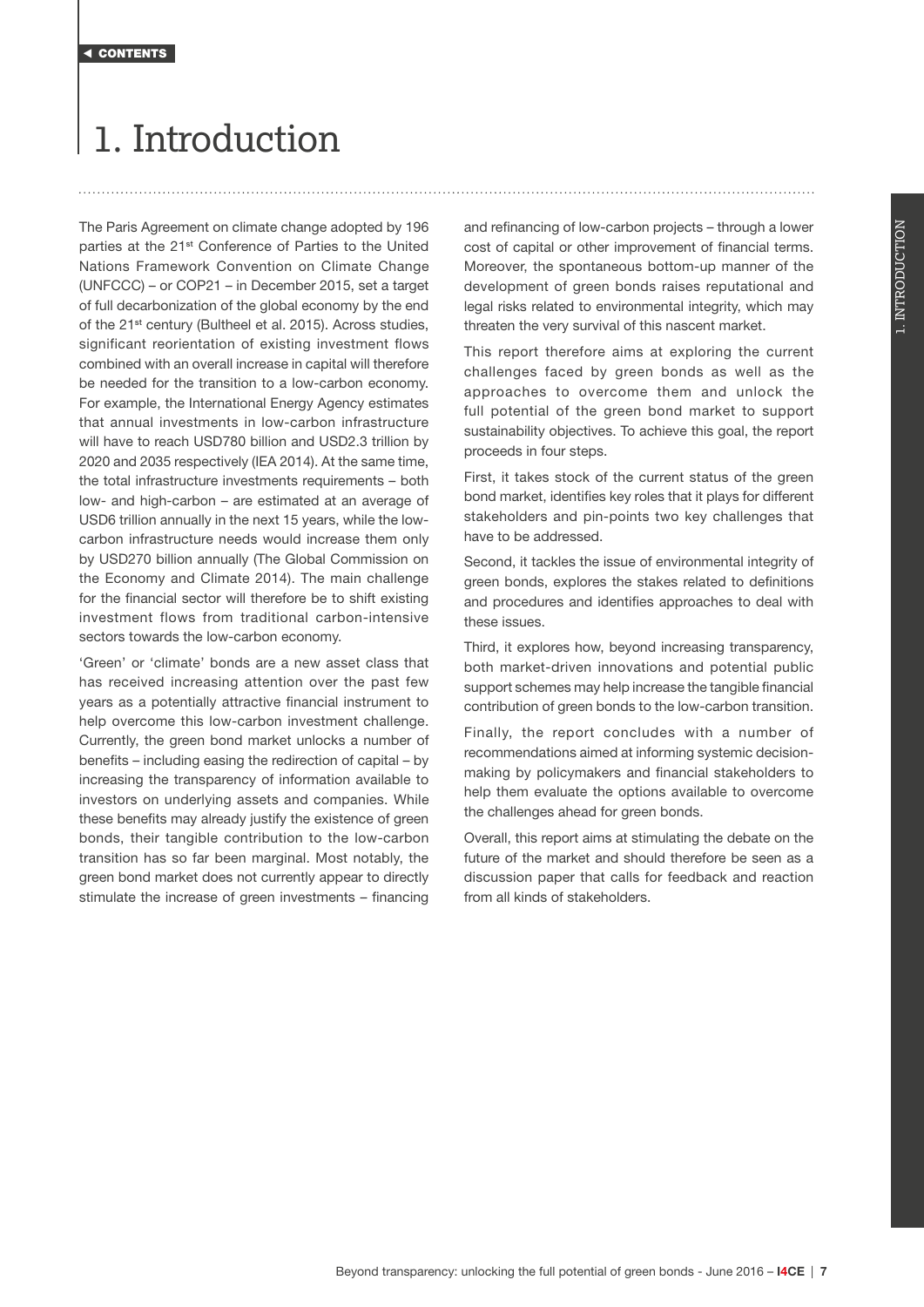## <span id="page-7-0"></span>2. Current status and future challenges for green bonds

## KEY TAKEAWAYS FROM THIS SECTION

- The green bond market experienced strong growth in the past years coupled with a diversification of issuers and emergence of a **dedicated ecosystem** of actors. Green bonds, nevertheless, still account for a **fraction** of the overall bond market.
- For issuers, green bonds help communicate green credentials, create internal synergies between their financial and sustainability departments and expand and improve relationships with debt providers including the diversification of investor pool.
- For investors, green bonds help provide information necessary to facilitate the implementation of their longterm climate strategies and may help responsible investors broaden their portfolios.
- For policymakers, green bonds may support the implementation of national climate policies through better awareness and help promote sustainable development priorities.
- Green bonds face two key challenges. First, green bonds need to ensure environmental integrity in order to mitigate reputational – or 'green-washing' – and legal risks that threaten the very survival of the market. Second, the **pipeline of climate-friendly projects** needs to be expanded, for example by reducing the cost of capital.

## A diverse and growing galaxy of green bonds in the larger bond universe

A bond is a debt instrument used to borrow the funds for a defined period of time usually at a fixed interest rate. The use of bonds and fixed-income financial products appears to have a significant potential to help fulfill lowcarbon and climate resilient infrastructure investment needs. Principally, bonds allow market actors to raise large-scale upfront financing for projects with long-dated revenue streams (OECD 2015b). Green bonds are fixedincome securities whose proceeds are used exclusively to finance or re-finance environmentally sound projects. Green bonds can therefore be viewed as 'thematic' bonds  $-$  similar in principle to railway bonds issued in the 19<sup>th</sup> century – but dedicated to the low-carbon and climate resilient transition or other environmental objectives.

Today, the attention of the market has so far mainly focused on climate-related co-benefits – greenhouse gas (GHG) mitigation and adaptation to future climatic changes. However, green bonds could theoretically be used to support more varied environmental co-benefits.

From a financial perspective, green bonds are barely more complex than traditional bonds. Principally, they require additional information on the environmental impact of use of proceeds, rather than a new financial architecture. As tracking this co-benefit is relatively simple when linked to underlying physical assets or projects, green bonds often incorporate 'ring fencing' or means of tracking and reporting on the use of raised capital. Therefore, an integral part of a green bond is disclosure on the assets it will finance before issuance and tracking and reporting on the use of proceeds postissuance. The information provided and the process required to document, report and communicate the environmental impacts bring several positive outputs for both green bond issuers and investors, as well as for the policymakers that are discussed below.

While there are several types of green bonds in terms of their financial architecture – namely earmarking of proceeds and debt recourse (Box 1) – they all share

## BOX 1. TYPES OF GREEN BONDS

Similar to traditional bonds, green bonds can be roughly divided into seven types:

- *Corporate bonds* or 'use of proceeds' bonds backed by a corporate's balance sheet.
- *Project bonds* that are backed by a single or multiple projects.
- *Asset-backed securities (ABS)* or bonds that are collateralized by a group of projects.
- *Covered bonds* with a recourse to both the issuer and a pool of underlying assets.
- *Supranational, sub-sovereign and agency (SSA)* bonds that are issued by the IFIs and various development agencies.
- *Municipal bonds* issued by municipal governments, regions or cities.
- *Financial sector bonds* issued by an institution to finance 'on-balance sheet lending'.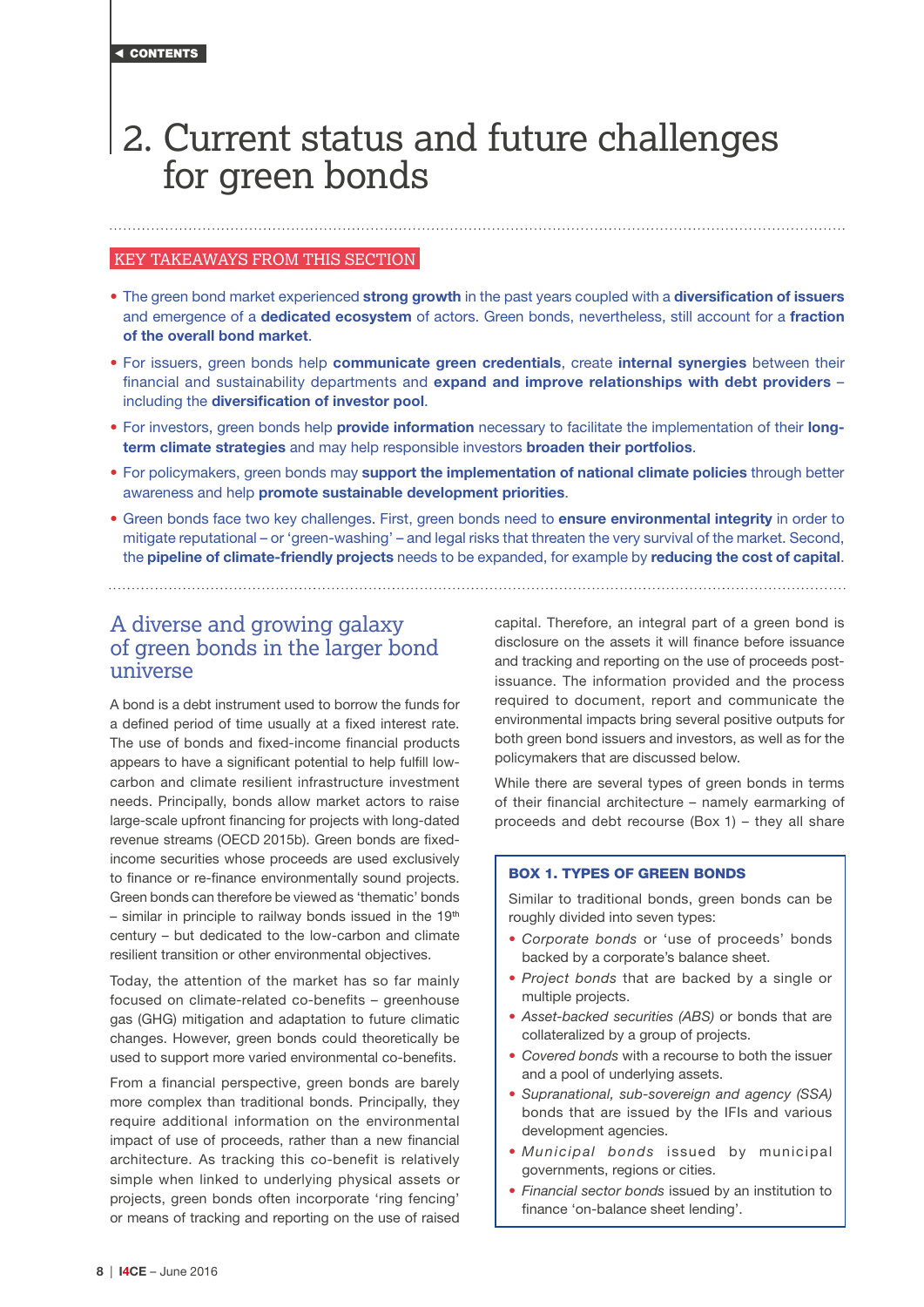<span id="page-8-0"></span>similar traits and challenges that are central to this report. The generic term 'green bond' is therefore used throughout the paper, unless the discussion focuses on specific bond types, such as asset-backed securities.

Despite its rapid growth, the green bond market still accounts for a tiny fraction of USD19 trillion annual bond issuance (OECD 2015b). Until now, the value of annual issuance of green bonds amounted to only tens of billions USD. The initial issuers were international financial institutions (IFIs), notably the European Investment Bank (EIB) and the World Bank Group (WBG), who issued their inaugural green bonds in 2007 and 2008 respectively. The market started to boom in 2013 with multibillionworth green bonds issued by the International Finance Corporation (IFC), EDF, Toyota and Unilever among others – most of them heavily oversubscribed (The Economist 2014). Green bonds have thus been the fastest-growing new asset class with USD37 and USD42 billion issued in 2014 and 2015 respectively – up three and a half times from USD11 billion in 2013 (CBI 2015a).

To date, most green bonds have been issued in the OECD countries (CBI 2016a) even though a rapid expansion of the Chinese market can be observed in 2016 (CBI 2016b). This is not surprising given that the bond markets in general are most developed in these countries, with OECD countries having the largest share of responsible investors. HSBC forecasts the green bond issuance to be between USD55 and USD80 billion in 2016 (Cripps 2016). At the same time, as the market continues to structure itself, considerable diversification of issuers from MDBs to municipalities and private corporations can be observed (Figure 1).

The green bond market has been growing rapidly as it managed to fit the expectations and needs of market players involved. Be it for the buyer or the issuer, green bonds provide interesting added value linked with the additional information and the uses it permits. The key benefits of green bonds are discussed below.

## Benefits of green bonds for issuers: external and internal synergies

## HELPING ISSUERS COMMUNICATE THEIR SUSTAINABILITY STRATEGY

The process leading up to the COP21 and the Paris Climate Agreement facilitated an unprecedented mobilization of public and private actors around the topic of climate change with dozens of multinational corporations making climate pledges along with the governments. Many institutions are now starting to act on these commitments and green bonds could prove

## FIGURE 1. GREEN BONDS ISSUANCE **DIVERSIFICATION**



to be a useful tool to fulfil pledges. For example, Apple issued its first USD1.5 billion green bond in February 2016. While this company does not have difficulties raising debt on capital markets, it has chosen to use the green bond label to communicate on green investments in renewable energy and energy efficiency that they are undertaking. Apple cited the Paris Climate Agreement as a principal reason to make this move (Reuters 2016). The green bond market thus appears to be identified by issuers as a way to communicate on their sustainability strategy and thus enhance their reputation.

## EXPANDING AND IMPROVING RELATIONSHIPS WITH DEBT PROVIDERS

The promotion of sustainability information can be aimed not only at clients, but also at investors in a process of strengthening relationships between issuers and debt providers. A direct consequence is thus the access of a given issuer to an extended pool of lenders. For example, the experience of the Ile de France region with its inaugural green bond – when new investors from Scandinavian countries were attracted by the green features of the bond – may serve to highlight this benefit. Diversifying the investor base is important for issuers from the financial risk management point of view, and was one of the key motivations for the Ile de France region to issue a green bond.

Moreover, due to the large size of the bond market, smaller 'green pure-play' companies as well as other non-regular issuers – such as, for example, the Dutch bank FMO or the Mexican bank Nafin – might not be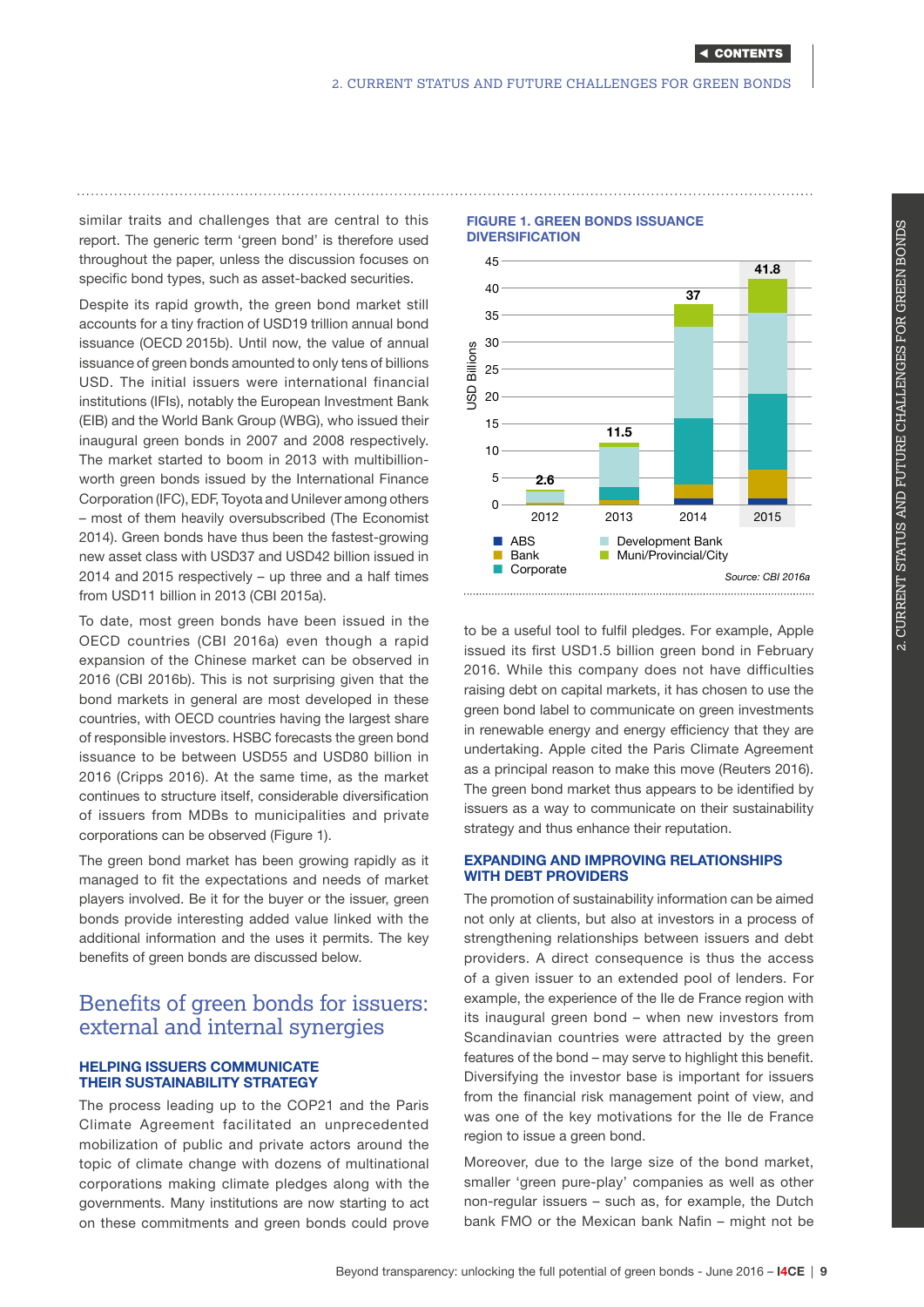<span id="page-9-0"></span>on every investor's radar. Issuing a green bond can be a way for these organizations to gain visibility, and thus attract more attention from investors. This is particularly relevant given that demand for green bonds is currently exceeding supply.

This expansion of the investor base is also curial for issuers targeting socially responsible investment (SRI) funds. Indeed, issuers that do not pass the screening tests used by SRI funds face a restricted investor base. By issuing green bonds, such companies may be able to attract SRI funds to finance the part of their activity that passes the screening, such as in the case of traditional energy companies diversifying their business to invest in renewable energy.

From the issuers' perspective, this improved and expanded relationship with investors has a long-term benefit of stabilizing and expanding the base of investors – thus helping them ensure that they will be able to fully-subscribe their issuances at an attractive rate. While this benefit may not necessarily materialize in the short-term or in unproblematic periods, it can become particularly useful when market conditions deteriorate or when organizations' ability to borrow is restricted. For example, the green bond issued by the State of Massachusetts in 2013 was 30% oversubscribed, while the regular bond was undersubscribed (KPMG 2015). At some point, a larger base of investors may also lead to a greater ability to reach long term lenders and thus have access to longer maturities (McCrone 2014).

## CREATING INTERNAL SYNERGIES BETWEEN FINANCIAL AND SUSTAINABILITY DEPARTMENTS

The green bond issuance process – including disclosure on the management of proceeds and evaluation of the environmental impacts of investment projects – may help build stronger sustainability awareness within the issuing organization and reinforce ties between financial and sustainability departments (KPMG 2015). This is particularly important given what has been termed as a 'historical lack of climate change awareness' among the financial executives and the often-marginal role of sustainability departments in large corporations (Kolev et al. 2012). For example, the Ile de France region has indicated the positive experience with the green bond issuance process in terms of raising sustainability awareness within the departments involved.

Green bonds may thus be seen as a tool to improve the capacity of teams beyond the sustainability department on environmental, social and governance (ESG) issues. In this respect, the preparation and organization of the issuance of green bonds can be compared to other certification processes similar to, for example, ISO certification. These processes help build internal capacity on a particular topic within an organization, streamline its sustainability strategy and demonstrate the organization's robustness to handle such processes.

## Benefits of green bonds for investors: better information for impact investments

## HELPING INVESTORS TO DEVELOP BETTER-INFORMED INVESTMENT STRATEGIES

From an investor's standpoint, the additional information on the impact of their funds and the use of proceeds is an added value in itself compared with the baseline scenario of investing in classical bonds. This additional information can be used to better inform investment strategies and risk assessment, but also to better understand issuers' environments and strategies. As such, by improving transparency and information availability, green bonds can help enhance the communication between issuers and lenders regarding the impacts of their investments.

For an investor, getting the additional value from green bonds requires that they have and can process the additional information on environmental impacts and the use of proceeds. This, in turn, implies an interest to do so and potentially increased transaction cost compared to purchasing traditional bonds. Nevertheless, even investors that do not mobilize resources to analyze this additional information can reap the benefits of green bonds. Indeed, a 'no-regret' strategy for them would simply be to prioritize the purchase of green bonds issued by those market actors that they already purchase traditional bonds from. Given that green bonds have the same financial characteristics as classical plain 'vanilla' bonds plus enhanced information, investors would capture that information – even if not its full value – without additional transaction costs. Standards and certification can help investors to decrease their transaction costs. However, full standardization may prevent them from proactively increasing their expertise and awareness.

From a system-wide perspective the green bond issuance process – that involves closer interaction between issuers and investors – may help build stronger sustainability awareness and capacity in the financial sector. This in turn, could help develop and enable the basis for an improved understanding and integration of climaterelated issues in the financial decision-making process. In that perspective, it can support the necessary evolution of the financial culture, as described by the UNEP Inquiry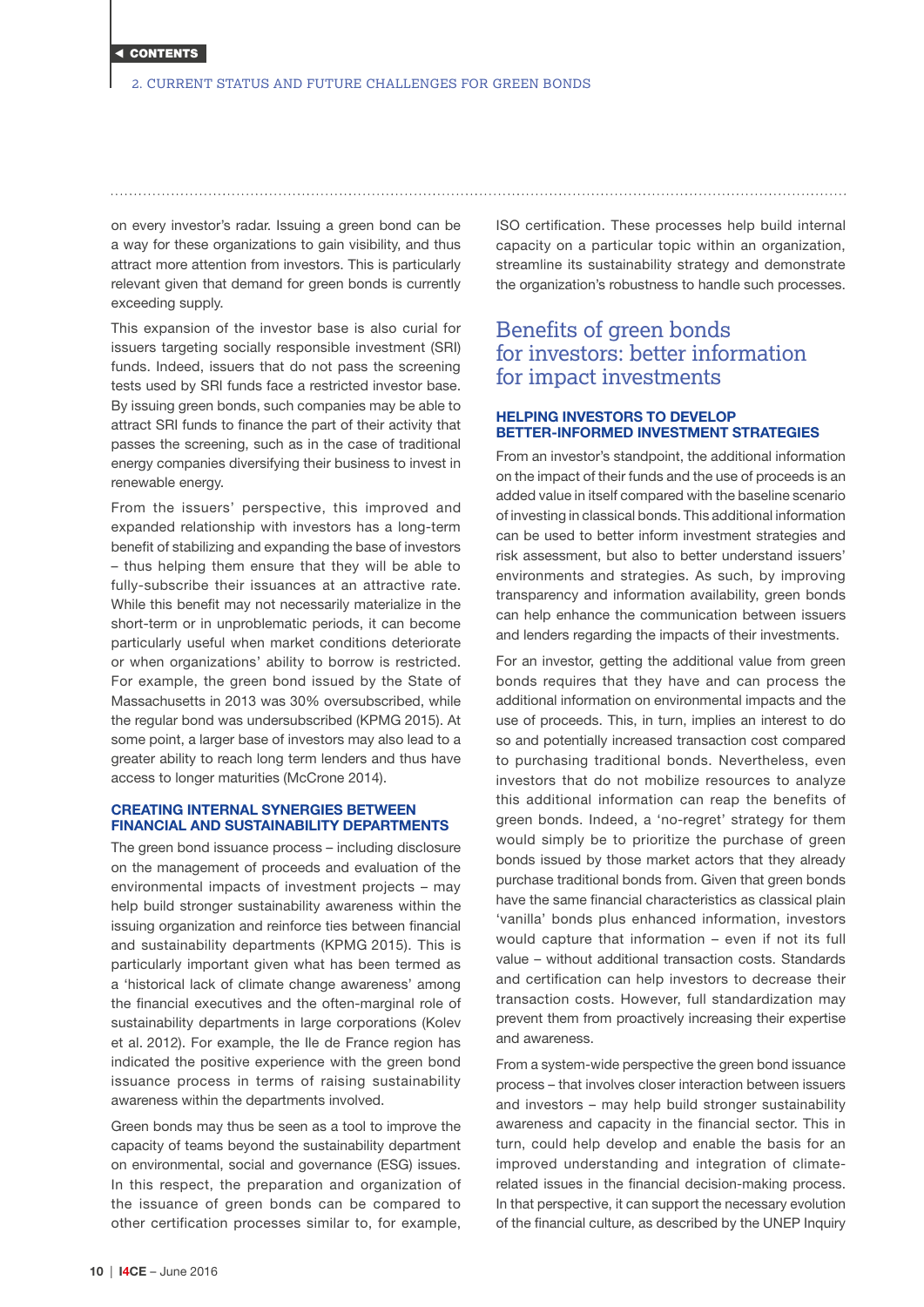<span id="page-10-0"></span>program (UNEP 2015). Therefore, green bonds could help investors strengthen their ability to seize investment opportunities linked to the low-carbon transition.

#### FACILITATING THE IMPLEMENTATION OF INVESTORS' LONG-TERM CLIMATE **STRATEGIES**

Institutional investors with long-term outlook such as pension funds and insurance companies are increasingly willing to invest in the low-carbon transition in order to offset long-term climate-related risks associated with their current investment portfolios (Novethic 2015). These risks include among other 'carbon risks' linked to climate regulations and the resulting risks of 'stranded assets'. They may also be willing to invest in climatefriendly assets to respond to political pressure from their stakeholders and to maintain a strong public image. Fulfilling both objectives – i.e. diversification of climate-related risks and political engagement – requires information about the environmental impacts of investment products.

Green bonds can provide a part of the necessary information, helping match increasingly numerous responsible investors with environmentally friendly projects and companies. Labeling bonds as 'green' can therefore be used as a discovery tool that "reduces friction in the investment process" (CBI 2015b). Thus, green bonds, as an asset class, through its associated impact assessment and labeling, provide useful information to assist these actors in understanding how they can reorient their investments from 'brown' to 'green'.

As the green bond market expands, more and more investors willing to seize new opportunities will be drawn to the market. Consequently, the imitation effect as well as competition between investors could create market incentives for increased capacities and understanding of the issues related to the low-carbon transition.

## HELPING RESPONSIBLE INVESTORS BROADEN THEIR RESTRICTED INVESTMENT PORTFOLIOS

SRI funds or individual responsible investors apply various screening methods to invest only into companies that act in a socially accepTable way while excluding 'irresponsible' ones from their portfolios. These investors therefore have to face the challenge of a 'restricted investment base' (Heinkel, Kraus, and Zechner 2001). This means that SRI funds cannot fully diversify their portfolio – as opposed to the mainstream investors – since only a limited number of companies meet their screening standards.

Green bonds may partially help offset this limitation by isolating specific investment in a given company. For example, if an energy company that has historically focused on fossil fuels – and would therefore be outside the scope of certain SRI portfolios – decides to diversify its operations and develop renewable energy projects, it could issue a green bond to finance such diversification. SRI funds will know that the proceeds from the green bond would be used to finance a project aligned with their screening criteria, and would thus be able to invest in the bond, even though it is issued by a company that would normally not pass their screening. Green bonds could thus help SRI funds diversify their limited investment portfolio.

This benefit, however, disappears if an SRI fund's investment strategy requires having the broader issuer's strategy fully aligned with green objectives. For instance, that would be the case for investment strategies aiming at mitigating the exposure to the risks of devalued or stranded assets linked to the implementation of climate or other environmental policies.

## Systemic benefits of green bonds: facilitating climate policies

## INDIRECTLY SUPPORTING THE IMPLEMENTATION OF LOW-CARBON TRANSITIONS

On the top of individual benefits that issuers and investors can take from the green bond market, there are some systemic benefits. As discussed above, green bonds can bridge knowledge and capacity gaps on ESG issues, and thus overcome informational barriers linked to green investments. As the green bond market can improve the match between investors' expectations and available investment opportunities, it likely supports an improved, if marginally, capital allocation – i.e. avoiding overlooked green investments due to the lack of observed opportunities. Moreover, by improving the knowledge of underlying investments, green bonds can help both improve investment decisions and better link securities with tangible investments.

At the same time, green bonds alone are not the silver bullet solution that can stimulate the low-carbon transition in the absence of other policies that improve the economics of low-carbon projects. Policymakers may thus integrate green bonds into their broader climate policies, keeping in mind that addressing only the financial sector is insufficient if economic and industrial policies fail to incentivize the development of green projects and to ensure that they provide necessary returns for investors. In this light, policymakers may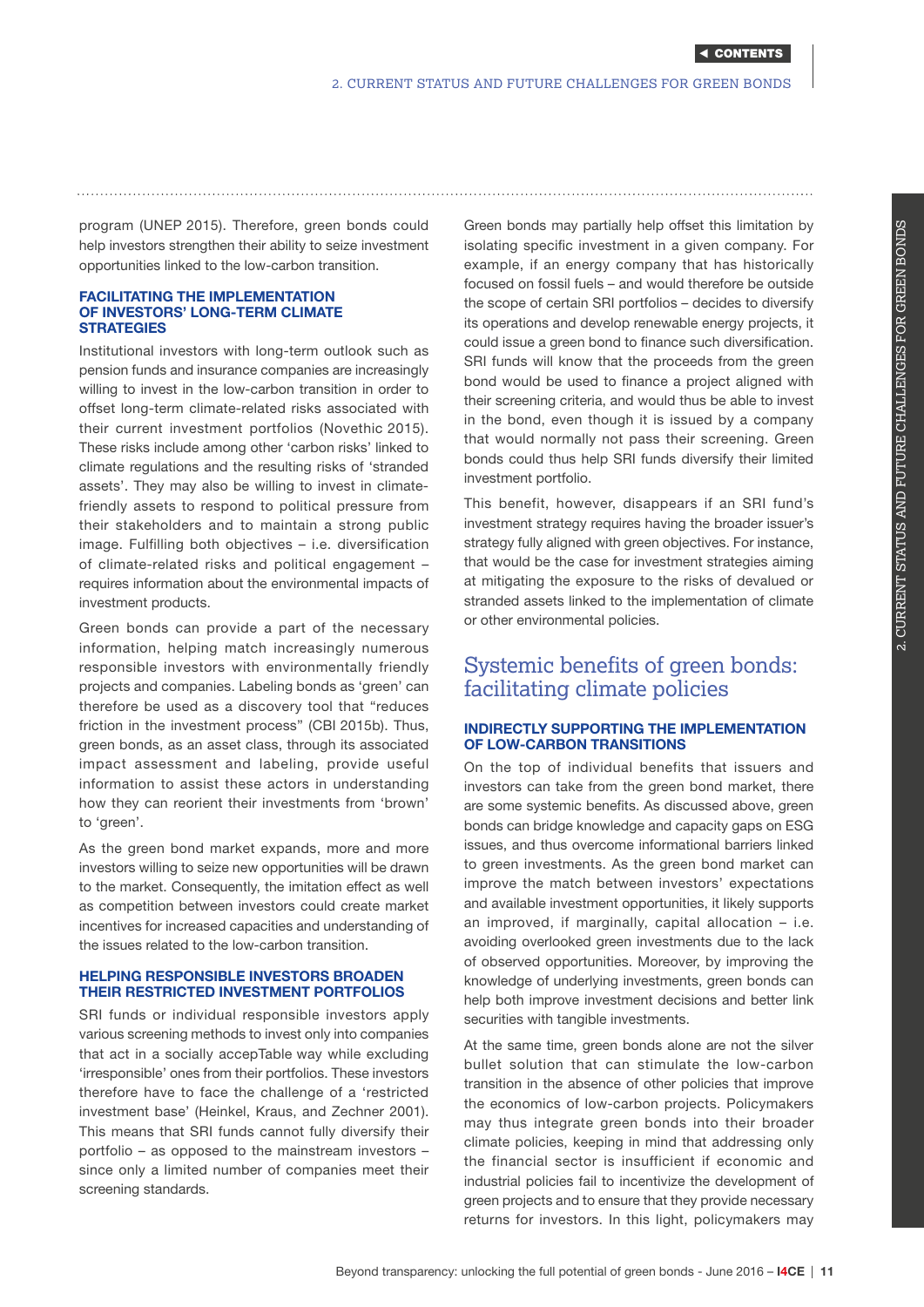<span id="page-11-0"></span>employ a holistic approach tackling the whole financial value chain from supply to demand of capital through the matching process (Morel et al. 2015).

## CONDITIONS ON THE SIZE AND QUALITY OF THE MARKET TO MAKE IT MEANINGFUL

Some observers expect that the mobilization of the financial sector on climate change issues could have a 'pulling' effect where an increase in the supply of capital for 'green' would stimulate the demand for capital – in other words, increased development of projects. It is however, unlikely, that this would occur unless the green bond market becomes sufficiently large. Indeed, the 'matching' effect of green bonds would reach its full potential when the market is mature enough to manage the implementation of all investors' green investment strategies and complete a missing link in the financial value chain: from savings and institutional investors to projects. Supporting the development of the green bond market without degrading its fundamentals (e.g. by breaking traceability between securities and tangible investments or reducing the availability of reliable information and reporting), is thus an impactful opportunity for policymakers to reduce potential friction accompanying the low-carbon transition. In that perspective, public and private stakeholders could support this process by answering the following questions and acting accordingly:

- How can the current principal added value of the green bond market – i.e. better information and transparency – be reinforced and ensured?
- Can the green bond market become sustainable and contribute to climate change objectives in a meaningful way only by providing an informational benefit that is not necessarily of high value to mainstream investors?
- How can green bonds' added value be expanded?

Answering such questions requires launching a broad dialogue between public and private stakeholders. Governments and regulators seem to be in good position to push this dialogue forward.

## Two challenges for green bonds: ensuring environmental integrity and boosting impact

The previous sections have explained in detail the upsides of the green bond market from issuers', investors' and policymakers' perspectives. However, at the same time there have been growing concerns over the environmental integrity of green bonds and the risks of 'green-washing'.

Many stakeholders posit that the green bond market has the potential to play a crucial role in the low-carbon transition by unlocking new and redirecting existing investment flows – particularly from institutional investors – towards the green economy. However, to do so at the necessary scale and to have a substantial impact on financing the low-carbon transition, it appears that that green bonds will need to go beyond the 'informational' added value to providing tangible financial benefits for issuers and buyers – for example through better financial conditions compared to regular bonds.

Moreover, investment needs to fulfill the low-carbon transition may stem from various sectors, be of various sizes and managed by various actors. So far, the green bond market – and more broadly the financial system – has not fully adapted to this diversity. Rather, the majority of green bonds are issued by large actors that do not typically have troubles raising funds on the regular bond market: almost all of the principal issuers are institutions with high credit ratings, long history of issuing bonds, and with generally strong capacity to raise capital at competitive rates. Green bonds are therefore often criticized for being just a 'repackaging' of traditional bonds not bringing additional net benefits apart from information. Since bonds are often used as a refinancing tool, there is equally a question of how the freed-up capital is re-invested.

The green bond market is thus facing two main challenges. The first one is to avoid implosion by ensuring environmental integrity of the market. In other words, it means mitigating the risk of the perception of green-washing and communication backslashes. It is understood that, without any intervention – driven by the private or public sector depending on the issue – this risk increases with the size and diversity of the market. The second challenge is to enhance the environmental impact of green bonds by growing the pipeline of underlying low-carbon projects and potentially bringing them tangible financial benefits. The following sections of the report will look at these two challenges in detail and identify different measures that both private and public actors can employ to overcome them.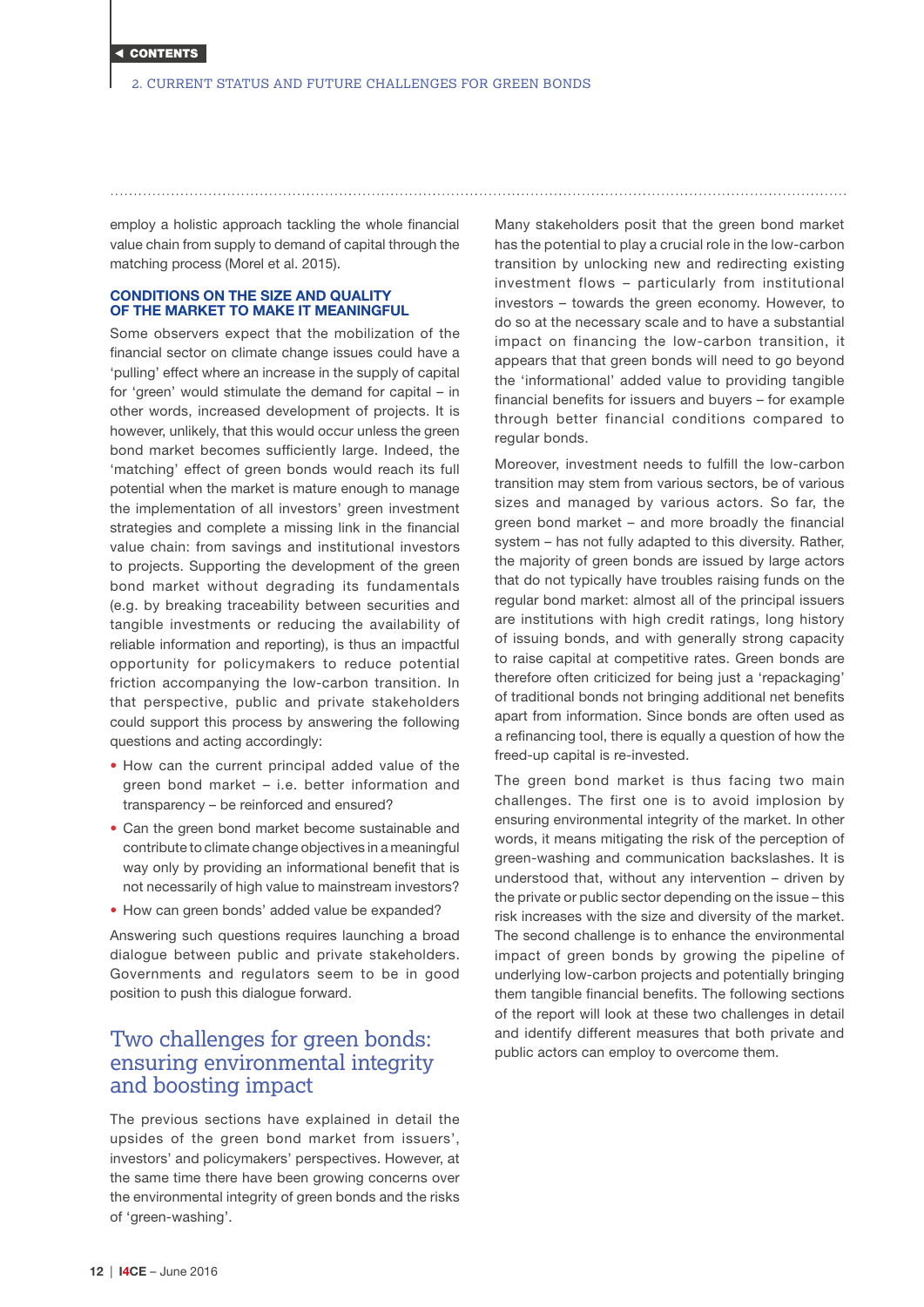## <span id="page-12-0"></span>3. First challenge: protecting the environmental integrity of green bonds

### KEY TAKEAWAYS FROM THIS SECTION

- Currently there is a variety of approaches to ensure environmental integrity and so far there has been no consensus on common definitions and standards. The lack of an explicit and common objective for the green bond market is at times a source of **misunderstanding among actors** that could eventually harm the market.
- Further growth of the green bond market in size and sectoral scope increases reputational or 'green-washing' and legal risks threatening the market survival.
- The market may converge naturally around common and enhanced definition and transparency framework. The 'greenness' definition will, however, only be possible if standards that define their objectives explicitly emerge.
- A delicate balance between stringency and transaction costs has to be found with regards to the evaluation of mitigation outcomes and ex-post reporting.
- Governments can help link the green bond market with investment projects coherent with long-term lowcarbon and climate resilient strategies. Governments can also support existing or create new green bond labels if the market fails to do so.

The debate around the environmental integrity of green bonds and securing the informational benefits of the market is twofold. First, there is a fundamental question about the purpose of green bonds. While market stakeholders seem to agree upon the green benefit output, there is no precise, explicit and commonly shared objective for the green bond market and a number of potentially contradictory strategies appear to be in use. Second, there is a more technical question regarding the structure of green bonds, i.e. what kind of information is provided and how, which in turn has an impact on transaction costs for both issuers and buyers.

## An 'expectation gap' regarding the objectives and contribution of the green bond market

Expectations among investors regarding the purpose of green bonds may vary. Some may be willing to invest in green bonds to hedge their risks against green policies, some may be willing to invest in green bonds that finance only new additional projects, while some may be willing to maximize the green impact of every dollar invested. The difference in the perception of objectives of the green bond market may lead to a variety of green bond definitions. However, there may not be a silver-bullet strategy and the resulting diversity may in fact be a way to implement holistic approaches at the systemic level. Therefore addressing the risk of green-washing and environmental integrity more broadly requires making

the role of green bonds as explicit as possible either by market actors or by governments.

### FURTHER GROWTH IN SIZE AND SECTORAL SCOPE INCREASES REPUTATIONAL AND LEGAL RISKS THREATENING THE SURVIVAL OF THE MARKET

Flexibility and freedom to define green bonds may have been important not to impose unnecessary constrains on issuers at an early stage of market development. However, as the green bond market grows, the question of common definitions has become more pressing. Indeed, the currently unregulated market is *"exposed to a major risk, namely what would happen if an issuer blatantly violated its 'green' commitments?"* (Claquin 2015) – in other words, the risk of 'green-washing'. Although so far market stakeholders have managed to avoid large-scale scandals or revelations regarding unjustified or improper green credentials of bonds, there are first signs of this risk materializing.

The issues stem from an 'expectation gap' – or misunderstanding – about the role that green bonds should play. Depending on these expectations – e.g. supporting only new green activities, helping identify or label existing green activities, supporting only the 'greenest' issuers, aiding investors to consciously support the low-carbon transition, having broader sustainability excellence, etc. – the use of a green bond to fund the underlying assets may be seen as green or as green-washing.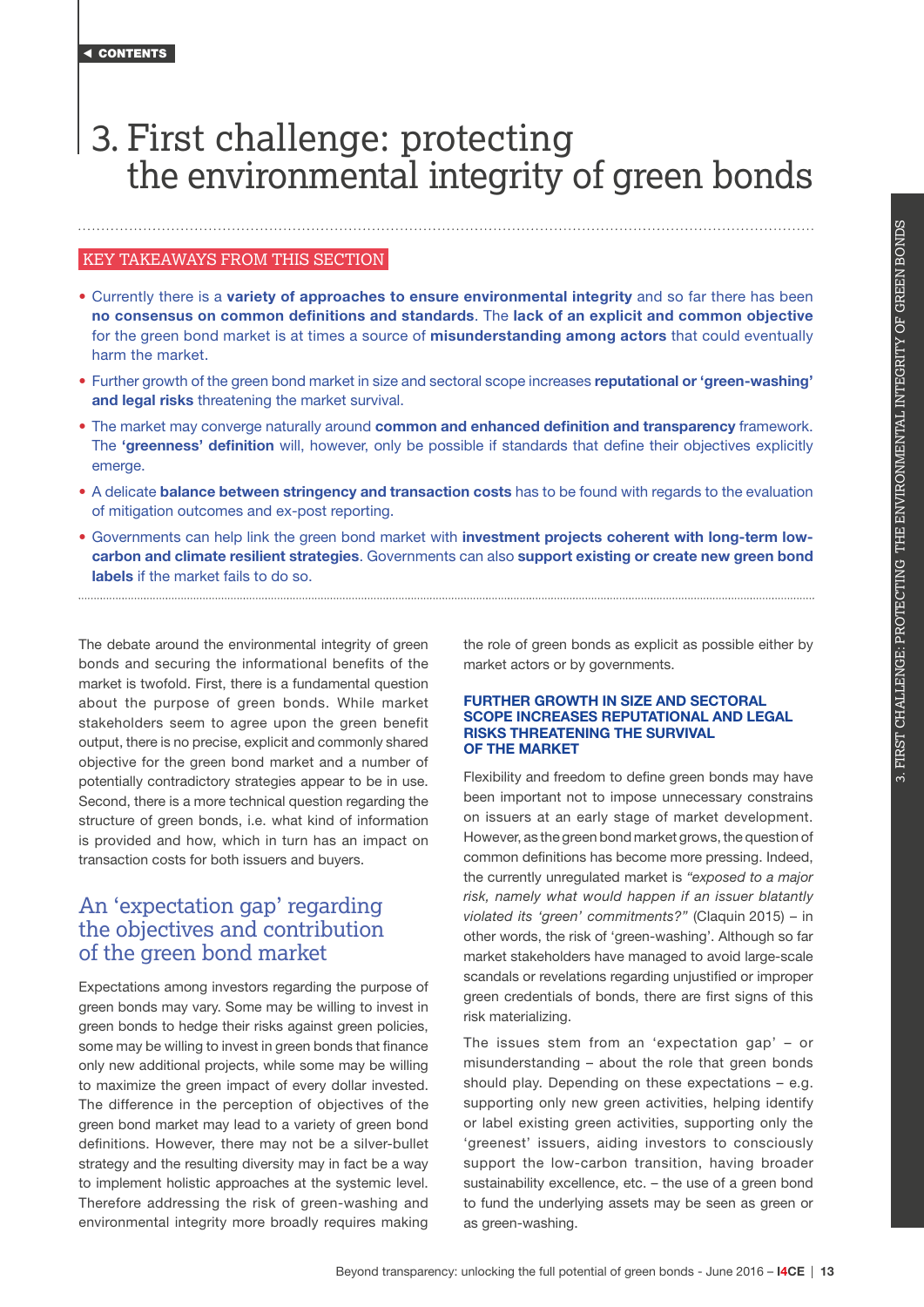For example, there has been strong criticism from some environmental NGOs of the EUR2.5 billion green bond issued in 2014 by GDF Suez (now Engie) aimed at financing renewable energy projects (Petitjean 2014). Indeed, some NGOs pointed to the fact that proceeds would be used to finance a large hydro power project in Brazil with environmental concerns. Moreover, there was no legal constraint or 'ring fencing' on the issuer not to use the green bond proceeds to finance controversial nuclear power as a low-carbon energy source (Friends of the Earth 2015). The GDF Suez bond attracted further attention when it received the Pinocchio du Climat prize that is awarded every year by the NGO Friends of the Earth for the worst green-washing practices. This experience shows that the lack of explicit frameworks and standards to refer to creates space for controversies among actors.

More broadly, there are several possible dimensions of green-washing (KPMG 2015), notably:

- Proceeds are used to fund activities that are not considered green;
- Core business activities are seen as unsustainable;
- Use of proceeds are not tracked properly and not reported in a transparent manner;
- There is insufficient evidence that projects have contributed to better environment

Besides the reputational risk there is the so-called 'green default' – or litigation – risk. While there have been no such cases until now, responsible investors may theoretically seek reparations from issuers if the green credentials of the latter prove to be false. Indeed, if an investor is lured into buying a bond due to its green credentials, and then they are not fulfilled, this can constitute a legal case of misguiding the customer using false information. The London-based Green Finance Initiative group has already assembled a team of lawyers to deal with potential litigation linked to green bonds, which demonstrates that this risk is perceived as real by the market (Hirtenstein 2016).

What is at stake with these criticisms is the clarification of investors' expectations towards green bonds, their ability to process the data and the tradeoff between potential communication benefits and risks. Moreover, this tradeoff has to be managed by issuers since promoting some green activities tends to attract attention to the broader green and sustainability credentials of the institutions.

Overall, as the market grows in size and in sectoral coverage it will be more and more difficult to mitigate the

systematic risk of 'green-washing' on the market without the alignment of definitions and explicit reference to standards and/or top-down frameworks. These issues cannot be tackled solely by transparency frameworks and good practices, but rather by making explicit what objectives the green bonds may fulfill or not.

### CURRENT INITIATIVES ALREADY SHOW DIFFERENT APPROACHES AND 'PHILOSOPHY' TO ASSESS THE 'GREENNESS'

The issue of defining what is green was raised by the market early on. For example, Climate Bonds Initiative (CBI), a London-based NGO dedicated to promoting green bonds, launched the first version of its Climate Bonds Standard (CBS) in 2011. The CBS provides taxonomy of eligible assets for green bonds, disclosure and reporting criteria, and promotes the use of labelling through certification on the market. It is the first – and so far the only – prescriptive green bond standard that has seen significant market uptake.

Moreover, key market players have recognized the risks discussed above and therefore are pushing for more alignment in definitions and the development of standards. For example, last year Ceres – with a coalition of major investors – published a statement of investor expectations for the green bond market. According to the statement *"the undersigned investors consider consistency in standards and procedures helpful to the development of a robust Green Bond market and view adherence to the GBP to be an essential step in this direction"* (Ceres 2015). Nevertheless, as demonstrated by the large variety of existing green bond methodologies and definitions, as well as controversies around some specific green bonds, the market is still far from converging on the definition of what 'green' is.

Indeed, in the last years, the market observed a multiplication of initiatives aiming at assessing the green eligibility. For example, some second opinion providers have developed their own assessment frameworks. These include CICERO, the Global Infrastructure Basel (GIB) Foundation, Sustainalytics, Trucost, the Climate Bonds Initiative, and UN Principles for Responsible Investment (PRI). For example, the Norwegian think-tank CICERO evaluates green bonds according to its 'shades of green' approach, whereby bonds are ranked as 'dark, medium and light' green depending on their alignment with the low-carbon transition. It is worth noting that some bonds that are qualified as green by a number of second opinion providers may not be eligible for the CBS label and vice versa. There is thus no common definition of what exactly constitutes a 'green' bond (Guez et al. 2014).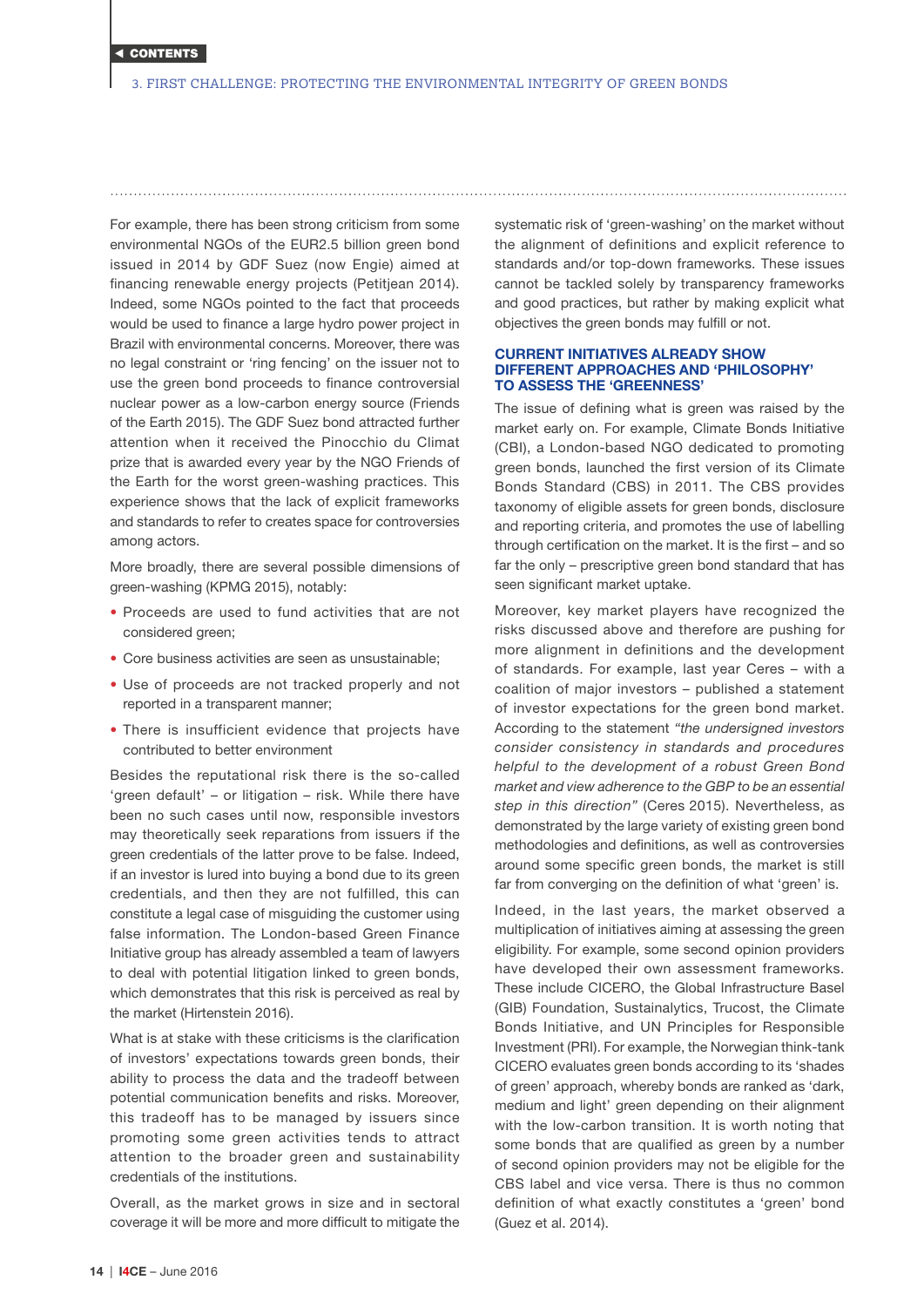<span id="page-14-0"></span>The growing demand for and supply of green bonds also led to the emergence of the first green bond benchmark indices in 2014. This was an important milestone for the market, as many institutional investors only invest in 'benchmark-eligible' financial products (OECD 2015b). At the end of 2015 there were four such green bond indices:

- Bank of America Merrill Lynch Green Bond Index;
- Barclays MSCI Green Bond Index;
- S&P Green Bond Index and Green Project Bond Index;
- Solactive Green Bond Index.

As in the case of second opinion providers, there is no complete overlap among these indices. For example, the green bond issued by Unilever to finance energy efficiency improvements in its factories in 2014 is included in Solactive index, but excluded from Barclays MSCI index. One of the explanations of this exclusion was that deeming such bonds as eligible *"could open the door for less credible companies to label 'business as usual' bonds as green in the future"* (Environmental Finance 2015). More generally, the Barclays MSCI index excludes large hydro power and corporate energy efficiency from the list of eligible projects, while other indices may consider those sectors as green (KPMG 2015).

Further market developments came in spring 2016 when both Moody's and S&P launched their own green bonds impact ratings, which are separate from the credit ratings. Moody's approach offers five grades ranging from GB1 (excellent) to GB5 (poor). Similarly, the S&P rating offers three levels of green bond classification (A, B, C) in addition to a provisional (P) classification that is contingent on further information disclosures.

## Closing the 'expectation gap' by setting up green reference frameworks

#### MARKET-DRIVEN OR PUBLICLY-DRIVEN STANDARDS CAN HELP ALIGN EXPECTATIONS AND IMPROVE COMMON UNDERSTANDING OF GREEN BONDS

The diversity of green bonds shows that different standards may give an implicit definition of 'green'. To be widely accepted, these standards must be perceived as legitimate while not leading to excessively high due diligence costs. This legitimacy could be built on the existing wide stakeholder engagement process – such as in the case of the CBS – or on the legitimacy of a specific institution on green credentials – such as

some second opinion providers, for example. In that respect, environmental NGOs could set up criteria and reference frameworks that define what activities could be eligible for green bond financing in their perspective. It is probable that such frameworks would refer to these NGOs' broader agendas such as WWF's One Planet Living Principles (WWF 2016) or decarbonization pathways perceived as 'fair' by other NGOs.

Thus, it is interesting to make a connection with current initiatives regarding ESG reporting for financial institutions. These include the Financial Stability Board's Task Force on Climate-related Financial Disclosures (TCFD), but also all the portfolios' carbon footprint disclosure and mitigation processes such as the Montreal Pledge or the Portfolio Decarbonization Coalition. Indeed, several frameworks and methodologies are being developed to better assess the alignment of portfolios with climaterelated objectives. 'Science based targets', 2° Investing Initiative's 'Sustainable Energy Investment Metrics', Carbone 4's 'Carbon Impact Analytics' or ADEME's 'Assessing low-Carbon Transition' are the examples of such initiatives that show the dynamism of the process. Issues addressed by these initiatives overlap with the ones that must be addressed to define whether a bond is green or not. Therefore, there may be synergies and coordination between such processes to develop commonly accepted green reference frameworks.

While strategies to support the low-carbon transition may diverge – for example the question whether an investor will only support transition 'winners' or also help 'old' industries that have a strategy to become green – it is probably utopic to expect one commonly agreed standard on the 'green' characteristics of bonds. This diversity, however, may enable the market to better address the multiplicity of approaches and solutions. Moreover, if managed carefully, standards and certifications are a way to decrease transaction costs, which is important for the green bond market survival.

Overall, this process can be compared to the one occurring at the international level on broader climate change policy: the Paris Agreement brings common understanding of the objectives and definitions as well as common reporting processes leaving different actors – states, local authorities, civil society, etc. – the responsibility to define the most appropriate strategies and actions. The same approach can be applied to the green bond market: common definitions and reporting frameworks under the GBP can be coupled with market- driven development of standards – potentially supported by public actors.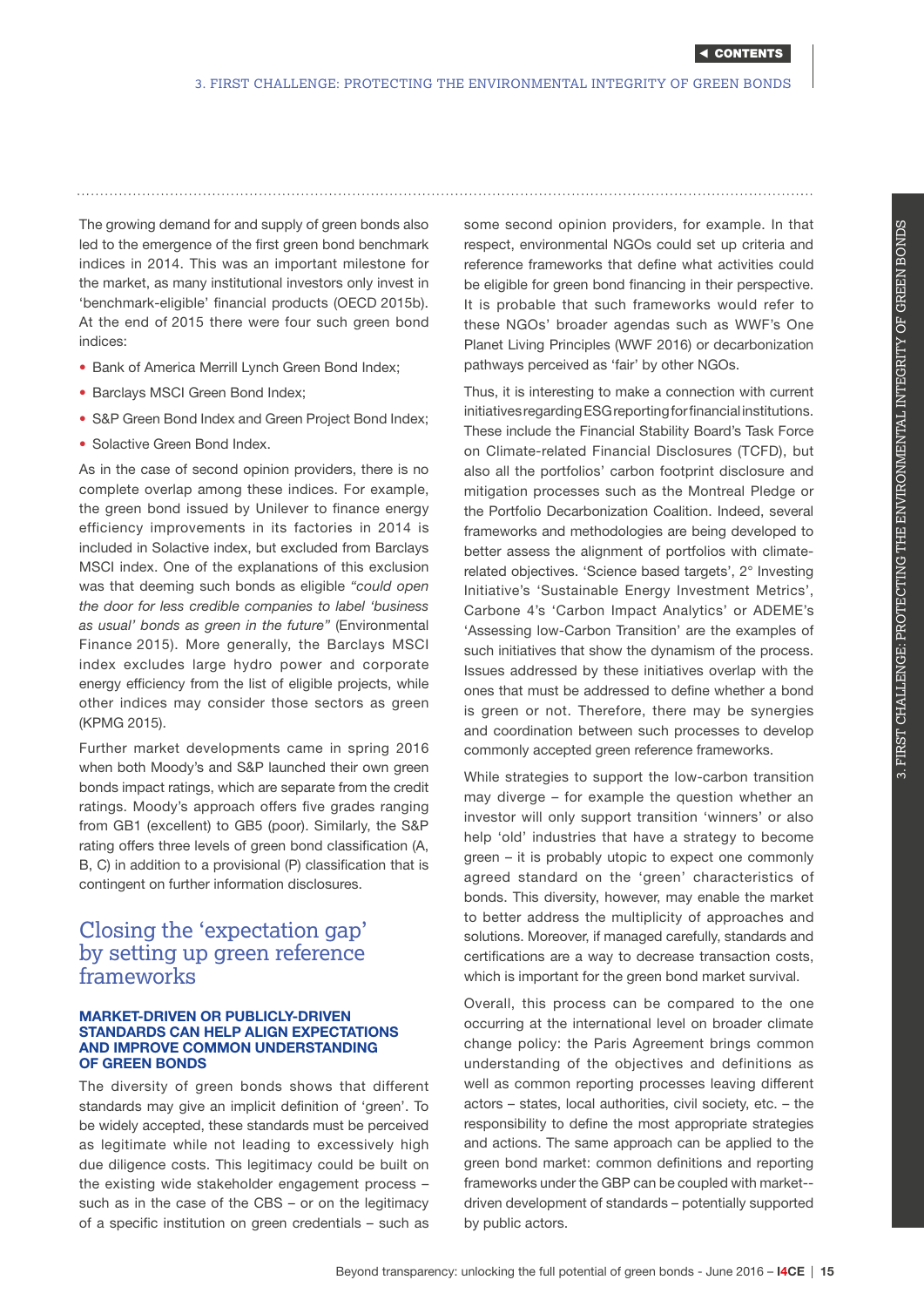#### <span id="page-15-0"></span>CLARIFYING OBJECTIVES TO HELP IDENTIFY 'NATIONAL GREEN STRATEGY-COMPATIBLE' INVESTMENT PROJECTS FOR GREEN BONDS

The public sector could support the process of defining 'green' by clarifying the long-term low-carbon evolutions they wish and expect. The Paris Climate Agreement includes Nationally Determined Contributions (NDCs) and *"mid-century, long-term low greenhouse gas emission development strategies"* in which governments should outline their low-carbon development paths. The NDCs that have to be ratcheted-up every five years may thus help define the kinds of investments that are in line with the national low-carbon transition trajectories and hence be automatically eligible to be called 'green'. This is often complemented by broader national decarbonization or resiliency strategies such as the French National Low-Carbon Strategy (SNBC) or the EU-level Energy-Climate Package.

Governments could therefore provide a clear framework to help investors assess which investments are compatible with expected long-term low-carbon pathways. Referring to such framework would enable investors to better assess their contribution to lowcarbon priorities but also help better assess the 'transition' or 'carbon' risk. This type of initiative would not necessarily address directly the green bond market, but would definitely ease its structuring as a longterm direction would be set and made explicit. At the same time, it does not prevent investors from being more ambitious than the governments with their own screening. Aligning green bonds with national strategies may nevertheless prove to be cumbersome for those issuers that use them to finance or re-finance projects in multiple countries.

#### GOVERNMENTS CAN SUPPORT THE ESTABLISHMENT OF GREEN BOND GUIDELINES AND STANDARDS

As seen above, the development of green standards to which investors and issuers will be able to refer to is critical for the structuring of the market. If such standards do not emerge only with market forces, positive externalities brought by the market could justify some public support to help such standards emerge.

Governments could for example introduce their own or endorse existing labels for green bonds. Such labels would include activities that governments perceive as worth being promoted in the long-run. Indeed, even without tangible incentives, these labels would bring additional communicational benefits to eligible green bonds. In that sense, they would go one step further than the 'compatibility' frameworks discussed earlier, since they could be more restrictive to only include 'best' activities. With a relatively low cost for governments, it would be a way to create a win-win situation with green bonds market players: governments bring their reliability and enhanced reputation while investors and project developers would support the implementation of public policies.

Some governments – particularly in Asia – are already employing this approach. For example, the People's Bank of China Green Finance Committee has published the Green Projects Catalogue (GPC), which establishes rules to evaluate assets and projects and ensure their eligibility for green bond financing. Similarly, the Securities and Exchange Board of India has published guidelines including the rules for third-party verification by independent auditors for green bonds.

Other examples of such publicly driven labels – even if not necessarily targeting the green bonds market – include the French SRI label, and the Energy and Ecological Transition for Climate Label (TEEC) as well as the ongoing project to harmonize eco-labels at the European Union level. Such soft regulatory guidance can support the development of financial markets, as demonstrated by the example of the Eurobond derivative market, which took off only after the publication of Credit Derivatives Definitions by ISDA in 1999 (O'Malley 2015).

## Aligning procedures and transparency frameworks to build trust in the market

#### THE GREEN BOND PRINCIPLES COULD BECOME A VEHICLE TO HARMONIZE PROCEDURES AND REPORTING FRAMEWORKS

Up until now, the green bond market has been developing in a voluntary bottom-up manner with no mandatory top-down regulations. Moreover, there have been no commonly accepted transparency frameworks and the issuers were free to label their bonds as 'green' and define their own procedures at their own discretion. In the absence of regulations, several ongoing initiatives have emerged to attempt to create an industry-led overarching framework of principles and guidelines aimed at fostering greater transparency for both issuers and investors. The Green Bond Principles (GBP) appears to be the most consensual initiative focusing on transparency procedures (Box 2).

While there has been significant progress regarding procedures, overall the green bond market seems to have focused on the ex-ante review of green credentials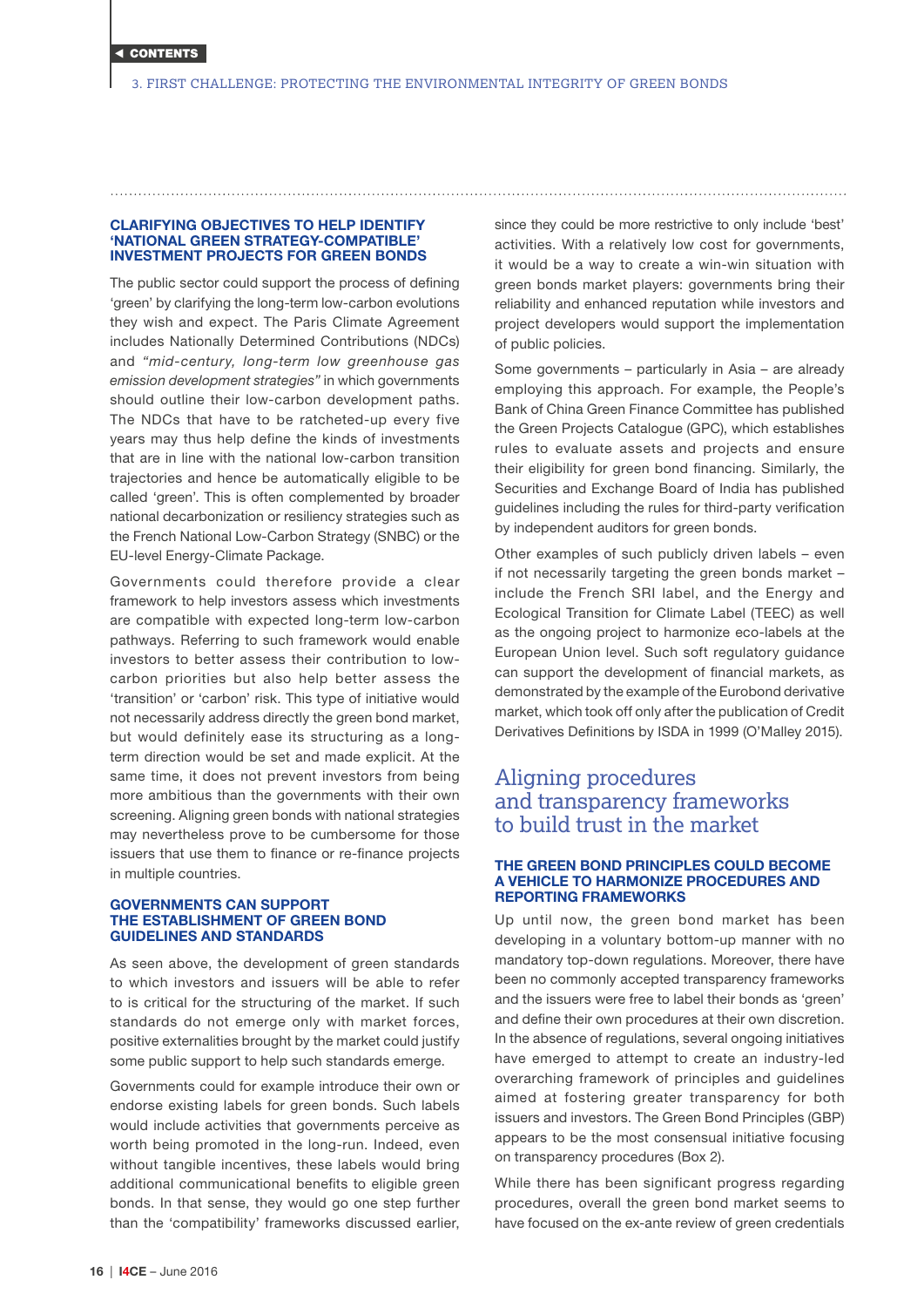## BOX 2. THE GREEN BOND PRINCIPLES

• The Green Bond Principles (GBP) were launched in 2014 by Citi, JP Morgan, Credit Agricole and Bank of America Merrill Lynch, and are now managed by the International Capital Markets Association (ICMA). While the majority of outstanding green bonds claim alignment with GBPs, these guidelines focus on the process regarding the management and reporting of use of proceeds and evaluation procedures, rather than giving a definition of 'greenness'. The latest update of GBP in March 2015 emphasized the importance of assurance of green credentials and annual reporting.

by sustainability consulting firms and rating agencies rather than on the ex-post measuring, reporting and verification (MRV) of the use of proceeds and environmental impacts involving third-party auditors. Moreover, there have been no common methodologies for the ex-post quantification of environmental impacts of green bonds. Finally, making second opinion reviews public remains at the discretion of issuers, as is the regular ex-post impact reporting on the use of proceeds and environmental impacts of underlying projects.

While these issues are yet to be addressed in a harmonized manner, best practices start to emerge. Notably, issuers of bonds focused on renewable energy are increasingly incorporating life-cycle analysis to understand the full environmental impact of their projects, while projects in the construction sector include energy efficiency targets and building certifications. The World Bank has been leading the market in terms of detailed impact reporting early on (Clapp et al. 2016). Other IFIs and development agencies followed with a proposal for a Harmonized Framework for Green Bond Impact Reporting that was jointly launched by ADB, AFD, AfDB, EBRD, EIB, FMO, IBRD, IDB, IFC, KFW, and NIB in late 2015.

## HARMONIZING DISCLOSURE REQUIREMENTS FOR ALL BONDS

One of the potential obstacles to the development of the green bond market is additional transaction costs related to the collection of information, second opinion reviews and reporting. Currently, the green bond issuers absorb these additional costs so that the rates remain similar to those of conventional bonds. From a pure cost perspective, green bond issuers are thus disadvantaged compared to traditional ones, who do not have to provide this additional transparency. It is thus a critical challenge for the green bond market to keep the incentives – i.e. an accepTable cost-benefit balance – for issuers to keep robust procedures and reporting.

Such reporting practices could become less costly if they became standardized. It would limit the transaction

costs – especially in the long run when issuers would be organized to fulfill these procedures – as well as the risks not to fulfill market expectations. Such standardization could be 'imposed' by the market based on commonly agreed procedures. In that perspective, the place that the GBP have today seems to make them the most appropriate vehicle for such evolution of the market.

Another way to encourage more green bond issuance by mitigating their additional costs would be to level the playing field by making disclosure of information regarding the use of proceeds mandatory for all bonds (CBI 2015c). While this option may seem highly ambitious at this stage, the public sector may use it in the future as an opportunity to promote best practices within the general bond market.

#### DEVELOPING GUIDELINES THAT ENHANCE GOOD PRACTICES WHILE MITIGATING TRANSACTION COSTS

The standardization of practices would concern reporting and transparency regarding the information on the use of proceeds and annual reporting. These standardized practices can act as a common basis on which green compliance frameworks discussed earlier could be built. The design of transparency framework and MRV practices will have critical impact on transaction costs. Without other incentives than the ones linked to better information discussed in the previous section, the process of standardization should pay a central attention to the transaction costs these procedures imply.

The experience with carbon pricing mechanisms, such as for example carbon crediting schemes, demonstrates that there is a trade-off between transaction costs and monitoring stringency, which, if not managed carefully, may become a barrier for the implementation of investment projects (Shishlov and Bellassen 2015). Similarly, green bond transparency procedures will have to keep these transaction costs in check in order not to disincentives potential issuers to use such vehicle.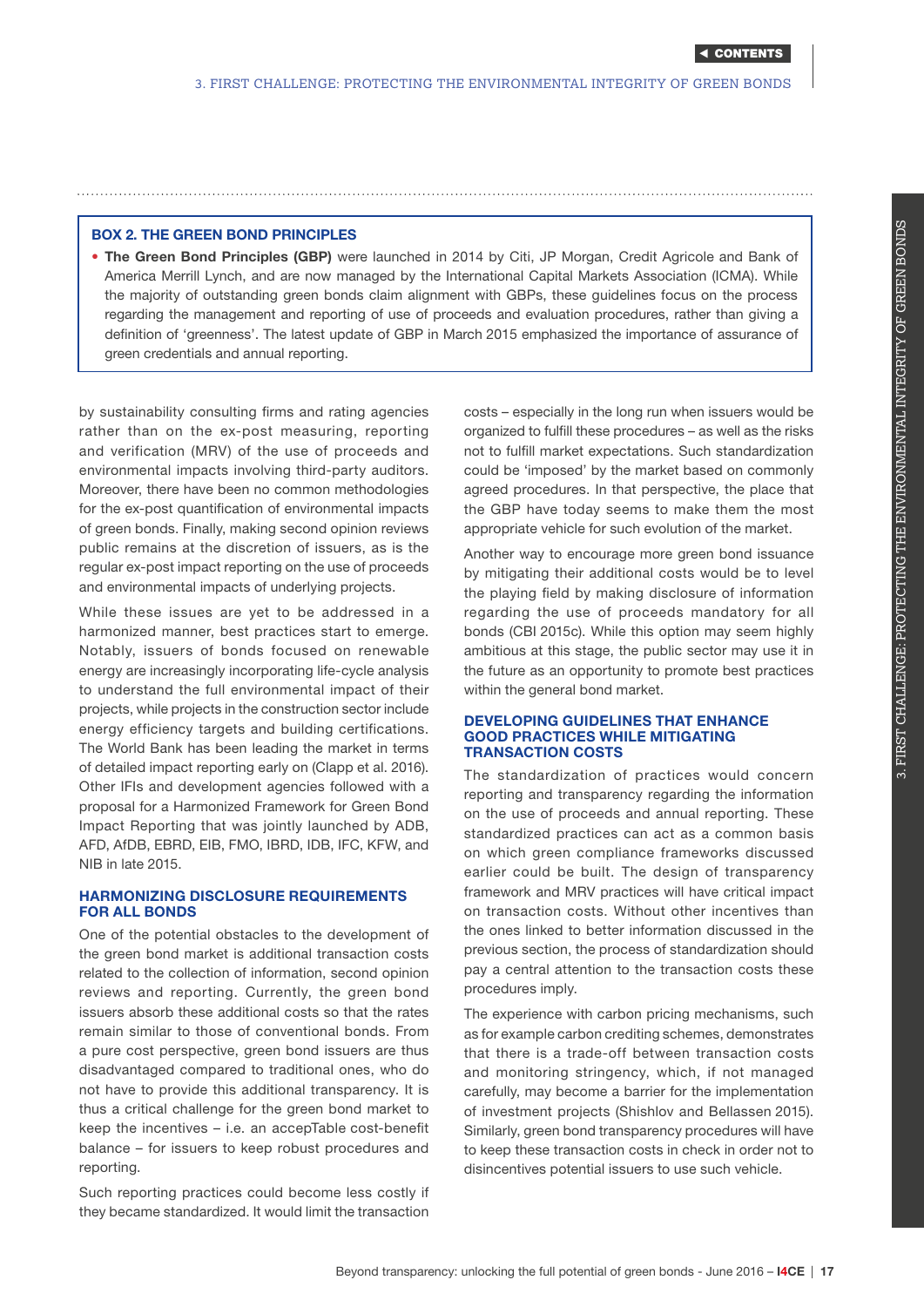## <span id="page-17-0"></span>4. Second challenge: enhancing the financial benefits of green bonds

## KEY TAKEAWAYS FROM THIS SECTION

- There is a potential contradiction between scaling-up the green bond market and ensuring that green bonds provide tangible financial benefits for issuers to develop new and additional projects with demonstrable environmental benefits.
- So far, green bonds have not directly stimulated green investments by lowering the cost of capital. However, growing 'committed' demand for green bonds could hypothetically result in better borrowing conditions in the future.
- The cost of capital can be decreased by bringing smaller projects to the bond market through asset aggregation, notably securitization. This process can be accompanied by credit enhancement strategies, for example, guarantees provided by international financial institutions.
- Public support schemes could reduce the cost of capital through green bonds, but have to be weighed against other climate policies. Public support priorities will ultimately depend on national circumstances and the relevance of targeting the financial sector, as opposed to improving the economics of low-carbon projects.
- The stringency of selection of green bonds eligible for public support depends on the policy objective. Mainstream policies with climate co-benefit may rely on an ex-ante 'coherence check', while adding a more explicit climate objective will lead to more stringent selection and may pave the way for ex-post reporting and quantification of mitigation outcomes achieved by green bonds.

A 'coherence' gap between scaling up of the green bond market and ensuring its tangible contribution

Available information of green bond issuance today suggests that most of existing green bonds and their underlying projects were likely to have occurred whether the bond issued to finance them was labeled as 'green' or not. Green bonds thus appear to play a 'supporting' or secondary role in financing the low-carbon transition – but do not necessarily stimulate increased net investment as most issuers would have had access to financing in any case (high credit ratings, reputation, strong economic model of underlying assets or projects, etc.).

If green bonds are aimed at stimulating additional investments in the low-carbon transition, they would need to go beyond their current information benefits and help reduce the cost of capital for underlying projects. As low-carbon and climate resilient infrastructure investment are capital intensive, the cost of capital for initial investment is critical for their development. For example, the share of cost of capital in the total cost of renewable electricity generation is estimated as high as 50-70% (OECD 2015c). Even small changes in the cost of capital – whether during initial investment and construction or later during the refinancing – could play a significant role in facilitating project development and

increasing overall investment levels in the low-carbon transition.

There may, however, be a natural contradiction between scaling up the green bond market and using it to reduce the cost of capital. On one hand, scaling-up green bonds – that still account for only a tiny fraction of the bonds universe – and transforming it from a niche product into a broader financial instrument requires that the riskreturn profile of green bonds stays comparable to that of traditional bonds. Institutional investors – pension funds and insurance companies are not yet ready to pay a 'green premium'. On the other hand, in order to make a tangible difference for the underlying low-carbon projects – and thus stimulate the pipeline of low-carbon projects – green bonds will have to reduce the cost of capital or enable smaller issuers to raise funds through this market. There is thus a potential contradiction between scalingup the green bonds market and ensuring that green bonds provide tangible financial benefits for issuers to develop new and additional projects with demonstrable environmental benefits.

This misalignment of investors' and borrowers' interests and expectations may lead to a 'coherence gap' in the financial value chain. If green bonds are seen as a tool to stimulate investments in the low-carbon transition, market actors and policymakers will need to assess whether this gap is worth being bridged.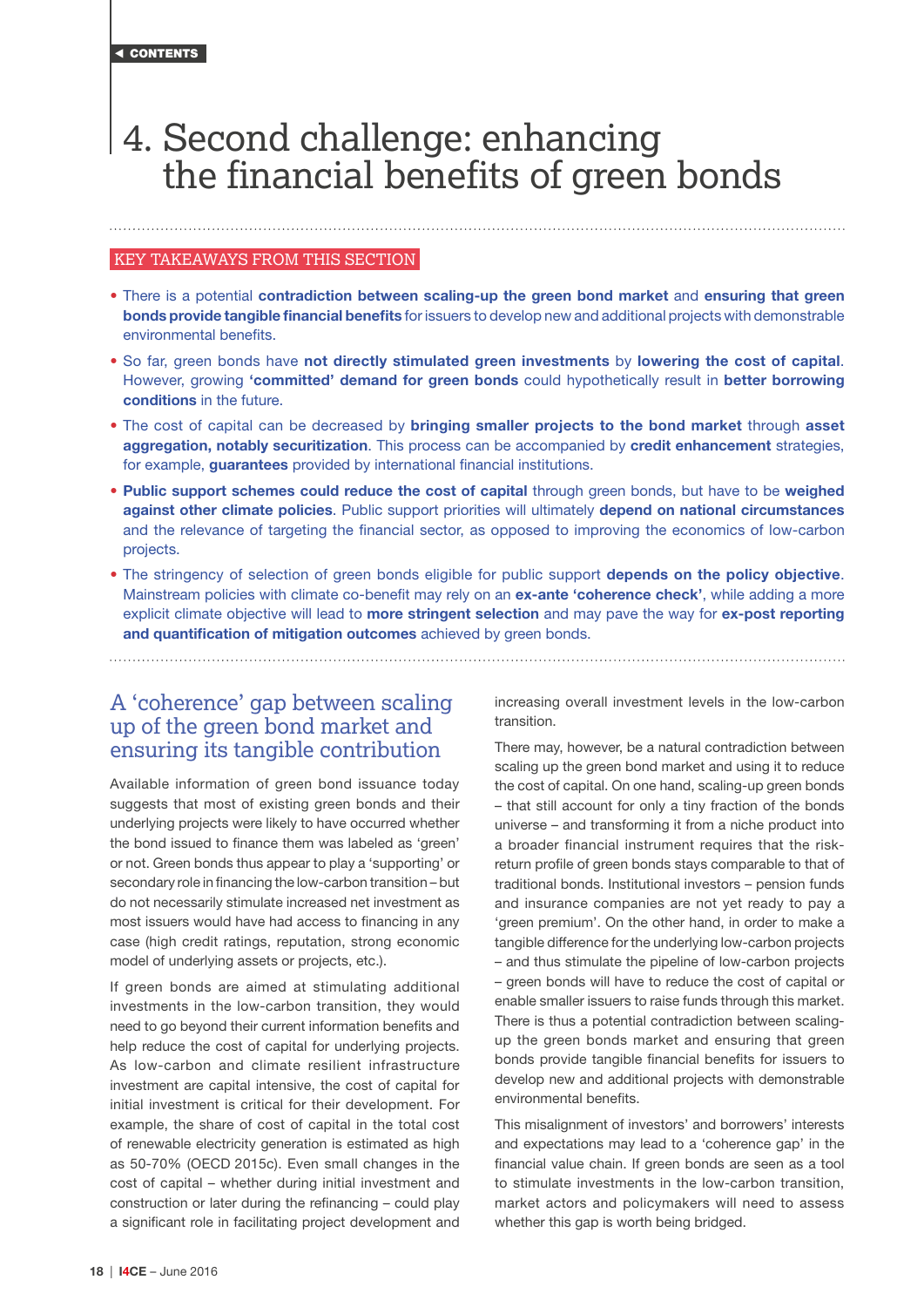## <span id="page-18-0"></span>To date, green bonds have not directly stimulated green investments by lowering the cost of capital

To date, there has been little evidence that green bonds attract new financing beyond what would have been available through traditional bonds (CICERO and CPI 2015). Indeed, in terms of financial conditions for issuers it appears that green bonds are identical to traditional bonds (OECD 2015b). The available research on the financial performance of green bonds compared to traditional bonds remains limited and inconclusive. So far, there is thus no clear evidence that green bonds reduce the cost of capital for low-carbon projects or organizations.

The lack of the initial 'green premium' for issuers discussed above can be seemingly easily explained. Indeed, in the absence of a specific mandate to give advantage to green bonds, accepting a lower interest rate compared with traditional bonds with the same financial characteristics is not compatible with fiduciary duty and more broadly with mainstream investors' interest. It would even go against some arguments that promote SRI as not negatively impacting the performance (RBC GAM 2012). Therefore, in a mature but still niche green bond market – i.e. in the absence of an excessively high disequilibrium between demand and supply – market forces will tend to bring green bonds interest rates to the level of traditional bonds.

### GROWING 'COMMITTED' DEMAND FOR GREEN BONDS COULD ULTIMATELY RESULT IN BETTER BORROWING CONDITIONS

While currently there is little evidence of better financial conditions of green bonds for issuers compared to regular bonds, increasing demand from ESG/SRI investors has the potential to lead to lower costs of capital for them in the future (KPMG 2015). Indeed, the growing demand for green investment products could potentially lead to better conditions for issuers, but that would imply that investors demonstrate a clear commitment – voluntary or mandatory – to climatefriendly investments. Thus, investors would need to be ready to make their green objectives strong enough to imply discrimination between green and non-green assets.

Thus, if the share of SRI funds – or, more precisely, investors that discriminate green and non-green assets – on the market becomes significantly high, this may be reflected in pricing for green bonds, theoretically

reducing the borrowing costs. If such a green premium could appear temporarily in a non-mature market with lack of green assets, it would not necessarily appear on the primary market and thus not impact issuers. In order for this to happen, discrimination implemented by investors would have to be strong enough to imply paying a green premium – i.e. to reduce the return for a given risk profile – and would be large enough to cover the whole green bond primary market – provided that these investors are directly reachable when the issuance is occurring.

For now, the share of discriminating investors as well as the level of stringency of their green obligations seem far from being sufficient, leaving the perspective of a permanent green premium theoretical. Nevertheless, the market is currently witnessing the first steps in this direction, as institutional investors – such as for example the Swedish pension fund AP2 that decided to allocate 1% of their portfolio to green bonds – make green commitments. Furthermore, a coalition of investors managing a combined USD10 trillion of assets issued a joint statement at COP21 to demonstrate their support to the green bond market (The Paris Green Bonds Statement 2015). Indeed, sustainable, responsible and impact investments have been growing rapidly in the aftermath of the financial crisis. In the US alone, investors that incorporate in their strategy some form of ESG screening had USD6.57 trillion of assets under management as of 2014, a Figure that has doubled since 2010 and almost tripled since 2005 (US SIF Foundation 2015). These assets thus now account for every sixth dollar under professional management in the US.

The expansion of green investment policies and the race for greener assets could also lead some investors to expand their investment perimeter. For example, the European stock exchange Euronext decided to expand the investment portfolio for their 'LC100 Europe' index to increase the weight and number of 'pure green players'. Thus the original perimeter of eligible companies composed of the 300 largest European free-float market cap has been expanded to select green 'pure players' from among the 1,000 European largest free-float market cap (Euronext 2016).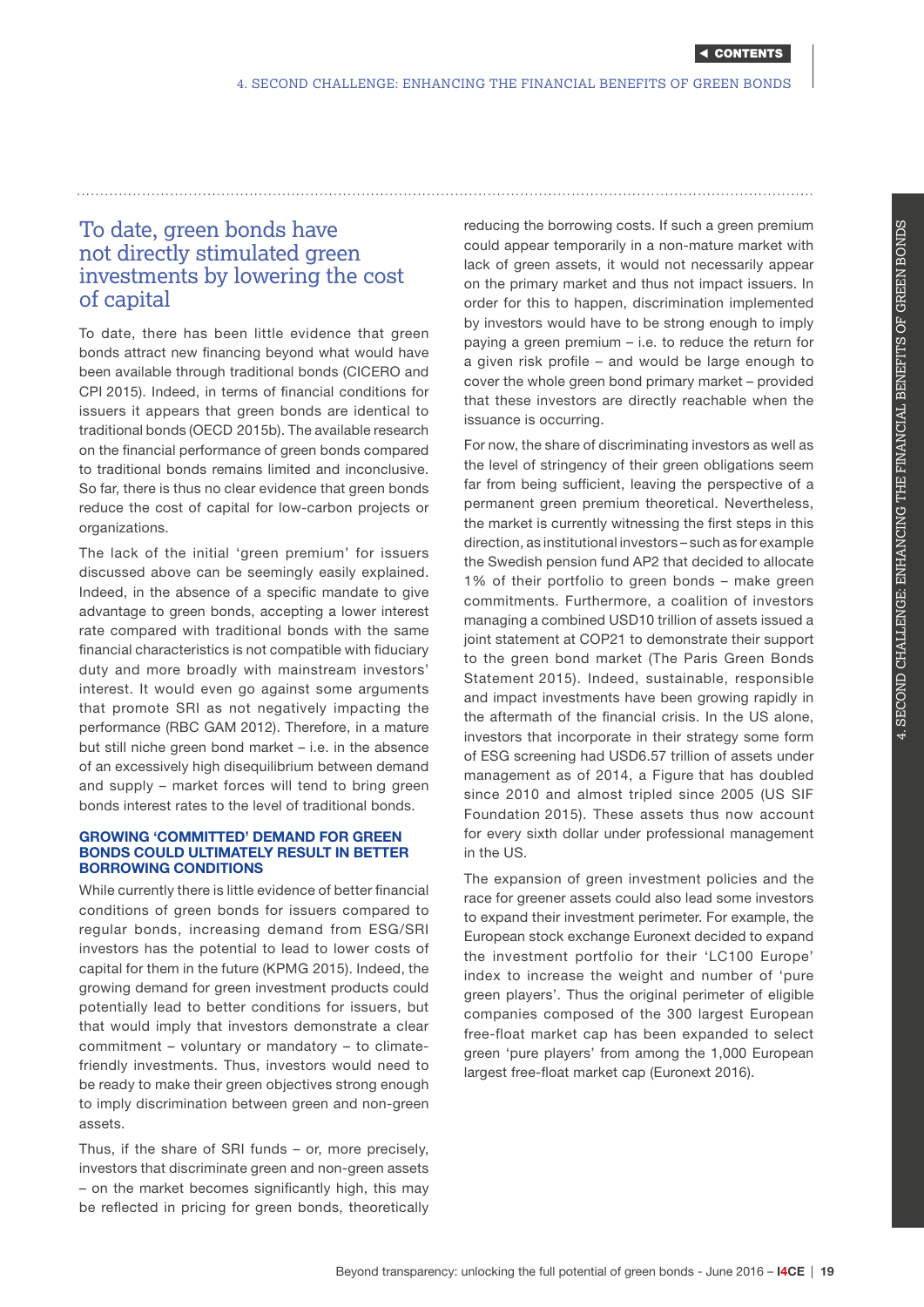## <span id="page-19-0"></span>Decreasing the cost of capital by bringing projects to the bond market through asset aggregation

Another way to reduce the cost of capital for green projects would be to enable access of smaller and riskier projects to the bond market. Low-carbon and climate resilient transition – as well as more broadly sustainability-oriented projects – is not necessarily targeted by institutions that traditionally issue bonds. In many instances this may be related to issues of size, as a large share of the necessary low-carbon projects concerns households or SMEs and is thus financed through the traditional banking system – where it exists.

Enabling these projects to access the green bond markets would thus be an opportunity for the market to both better fit with the economies' needs and to stimulate the expansion of the market. Moreover, bringing smaller projects to the bond market is also an opportunity to pool individual risks, thus mitigating the aggregate risk and further decreasing the cost of capital. From the project developer perspective, it is the opportunity to have access to a source of low-cost capital that makes pursuing a bond issuance attractive.

If pooling risks through securitization is one of the options, several experiences – notably based on assetbacked securities – have been developed. For example, in late 2015, the Green Climate Fund approved the first batch of projects (GCF 2015) – among others providing USD217 million to back energy efficiency green assetbacked securities issued to the Mexican bond market by the Inter-American Development Bank. This program has the objective to develop both energy efficiency operations and the capital markets in the Latin America and the Caribbean region.

Another interesting example of using asset-backed securities to enable smaller issuers to access the bond market is Solar City, the largest installer of residential solar panels in the US, that also included a crowd-funding aspect to its bonds for small-scale investors starting at USD1,000. While for the moment the examples of green bonds enabling the financing of smaller projects are limited, such market innovations begin to pave the way for a wider use of this instrument to back pools of small-scale projects that normally do not have access to bond financing.

This process – and more broadly the strategy to expand the green bond market – can be accompanied by credit enhancement strategies. For example, public financial institutions may provide guarantees – or any other

financial structure decreasing financial risks for other investors – to such green bonds pooling projects. This approach is advantageous compared to providing individual guarantees to every project, which would lead to very high – and probably discouraging – transaction costs (Claquin 2015). In the example above, the credit enhancement for the Inter-American Development Banks's energy efficiency project is provided through guarantees from the Clean Technology Fund in the amount of USD19 million (IDB 2015).

Green bonds could thus ease the access to the bond market for small or risky projects, thus decreasing their cost of capital even if investors were not willing to modify their risk/return expectations. This process can occur even in the absence of the green bond market and therefore may develop even if the green bond market faces difficulties. In that perspective, it relies more on 'bonds' rather than on 'green'. Nevertheless, the momentum created by the development of the green bond market can definitely support such processes.

## Public support schemes could reduce the cost of capital through green bonds, but have to be weighed against other policies

Historically, the focus of public intervention has been either on direct regulations – e.g. fuel standards – or improving the economics of climate friendly projects – e.g. through climate policies such as carbon pricing and renewable energy subsidies. At the same time, the role of the financial sector was seen as a facilitative one that does not require intervention as long as the economic fundamentals of the low carbon transition are in place. Yet, targeted public interventions in the financial sector may help speed up the reallocation of capital towards the low-carbon economy. While the green bond market may overcome the existing challenges discussed earlier by itself, public support can help achieve this faster, for example, by enhancing financial benefits of green bonds. The basis and rationale behind such public intervention will necessarily have an impact on the types of interventions as well as the implementing entities – e.g. ministries, national agencies, central banks, etc.

Based on current policies and debate, such interventions by the public sector are driven by national contexts. For example, some emerging countries face challenges regarding the attraction of international capital, the development of capital markets as well as the development of resilient infrastructures. Therefore,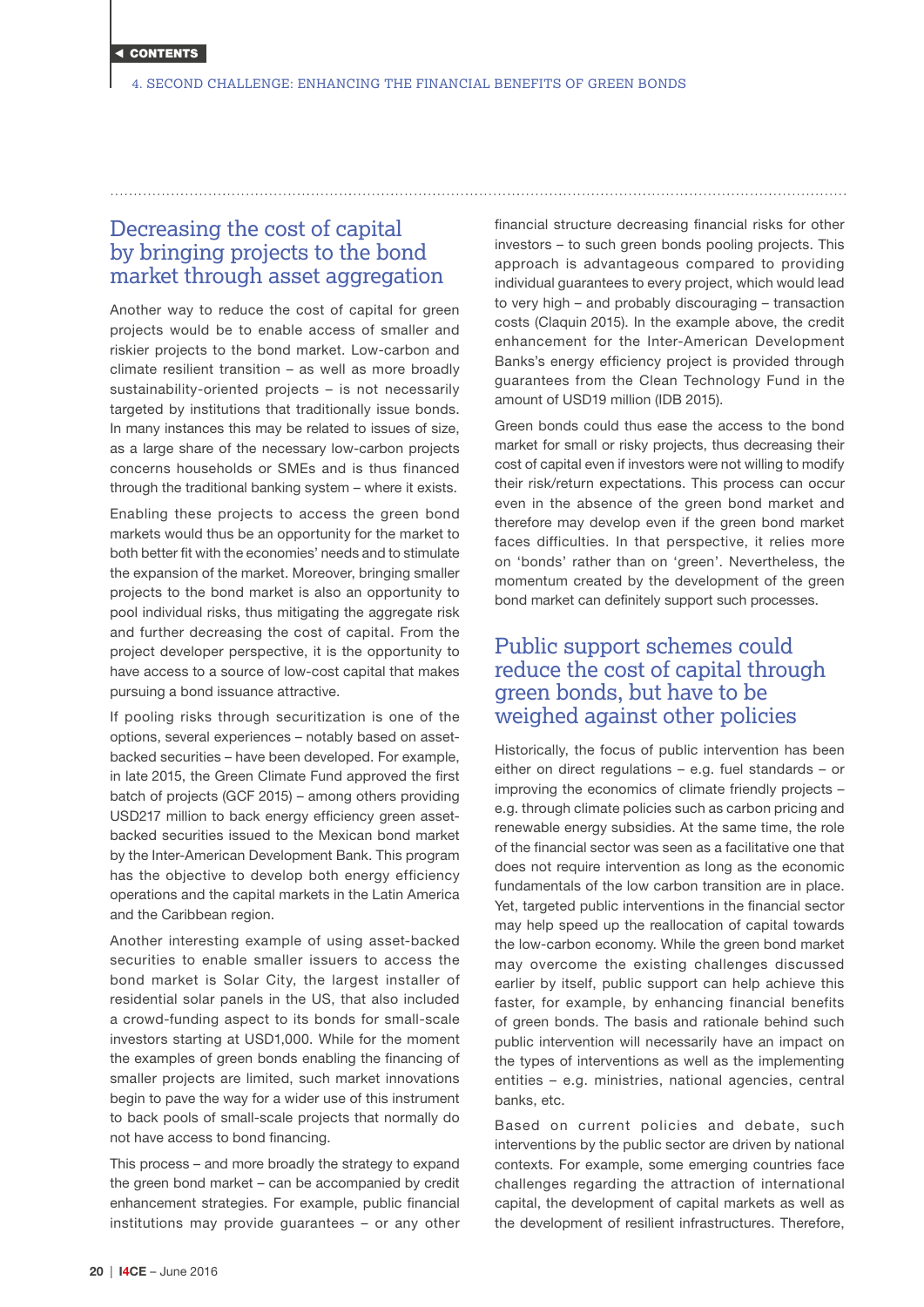these countries can use the green bond markets – as opposed to brown bonds – as a way to address these challenges without jeopardizing their low-carbon development strategies. In that case, the development of the green bond market in itself would not necessarily be the main objective of the policy, but would rather be used as a vehicle to implement broader economic and financial policies. Such policies would rely on financial regulation or central banks as it is currently the case in China or India, for example.

While not fully comparable, the same debate occurred on non-conventional monetary policies and how they could kill two birds with one stone: fulfilling their primary goal of economic stimulus and giving impetus to green investment (Ferron and Morel 2014). In this respect, green bonds can be integrated in non-conventional monetary policies, such as quantitative easing (QE). Such policy could integrate a 'coherence check' regarding climate objectives in order to avoid financing lock-ins – or stranded assets – and green bonds can in turn serve as tool for this check. This 'light' version of green monetary policies might thus only consist in excluding activities not compatible with low-carbon development pathways, such as fossil-based power generation. While not supporting green activities directly, they would nevertheless have a positive impact on them and thus on green bonds.

Moreover, policymakers may decide to support the green bond market as a primary goal. As discussed

earlier, green bonds bring several benefits such as closing awareness and information gaps and smoothening the implementation of green policies. While it is difficult to price those positive externalities exactly, there is room for public intervention willing to support such developments (Espagne, 2016). As highlighted by the UNEP Inquiry Report, addressing cultural and knowledge barriers is critical while policy options remain rare (UNEP 2015). Finally, the governments may be willing to boost the net impact of green bonds in terms of reducing the cost of capital.

## DIRECT PUBLIC SUPPORT SCHEMES CAN MODIFY DIFFERENT ELEMENTS OF THE COST OF CAPITAL

As discussed earlier, there is a natural misalignment of goals between bonds' issuers and investors. Borrowers will strive to minimize their net cost of capital while lenders will aim to maximize their net margin. This natural tension offers several policy opportunities to impact one or the other for given market conditions. Figure 2 illustrates how policy intervention focusing on green bonds could help close the misalignment gap.

**Option 1** focuses on the borrower and could occur, for example, through a public financial institution providing concessional debt to green projects using capital raised by a green bonds issuance. Options 2 and 3 focus on the investor side and thus may modify the market rate of green bonds depending on whether these policies will simply increase investors' net margin or their appetite for lower market rates.



FIGURE 2. POLICY OPTIONS TO DECREASE THE NET COST OF CAPITAL FOR THE BORROWER OF A GIVEN PROJECT WITH A GIVEN RISK PROFILE

*Note: Borrower's objective is to minimize its net cost of capital while lender's objective is to maximize his net margin. Options 2 and 3 will tend to decrease the market interest rate (with the condition that the difference does not only increase the net margin of the lender) while option 1 does not modify the market interest rate.* 

*Source: I4CE – Institute for Climate Economics*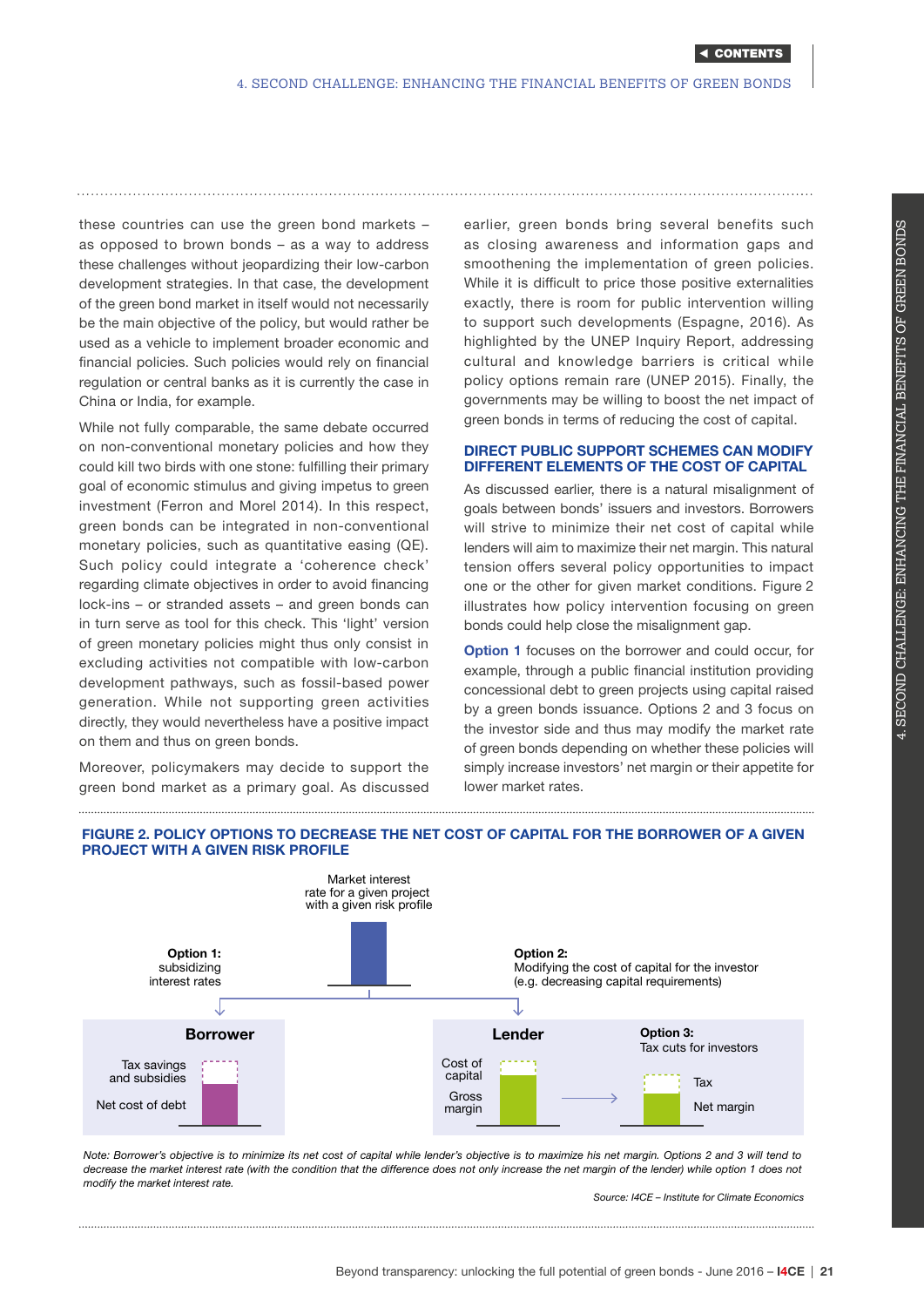<span id="page-21-0"></span>**Option 2** can be implemented for example by decreasing capital requirements when an investor buys a green bond. That solution can take several forms depending on whether it implies a change to the risk of bonds – e.g. by considering green bonds as a collateral for refinancing to the central bank – or if it implies a change in prudential rules – e.g. making an exception in Basel III and Solvency II rules.

Option 3 is to relax fiscal constraints for investors buying green bonds.

All these policy options are already being implemented within the general bond market. Notably, some governments already allow the issuance of tax-exempt bonds, e.g. infrastructure bonds in Brazil or municipal bonds in the US. These tax exemptions could be further refined to target only green investments coherent with countries' long-term low-carbon development strategies.

## PUBLIC SUPPORT PRIORITIES FOR GREEN BONDS WILL DEPEND ON NATIONAL CIRCUMSTANCES

Notwithstanding the evaluation of pros and cons of the policy options discussed above, there is one common challenge to all public interventions aiming at decreasing the cost of capital through green bonds. The challenge is to be able to robustly define what is eligible for the public support and what is not. It does not mean that governments have to define what is green or not but rather what activities need to be supported by a public policy scheme in respect to policy objectives and whether markets already allow for these investments to happen or not.

The governments willing to provide direct support for the green bond market will thus need to manage the tradeoff between robustness and optimization on one end and the ability of market players to meet requirements, on the other. Even more importantly, the governments will need to weigh spending public funds to support green bonds against conventional climate policies that improve the economics of underlying green projects.

In this light, governments can use the green bond market to provide targeted support to selected sectors in line with their national priorities, especially those for which private finance may be lacking. For example, such sectors as public transport, agriculture and forestry are traditionally underrepresented in the private climate finance landscape. In France, an analysis of domestic financial flows supporting climate action highlighted that public transport is mainly financed by the public sector while investment for agriculture and forestry remained low (Hainaut, Morel, and Cochran 2015). Governments could provide public support for green bonds used to finance projects in these sectors to close the gap. Conversely, emerging economies require fundamental development of the bond markets. To this end, public support for the bond market development can be specifically tailored to prioritize green infrastructure investments early on.

## The stringency of selection of green bonds eligible for public support will depend on the policy objectives

If national governments or other public entities decide to provide direct support for the green bond market, they will need to establish monitoring and evaluation procedures to better target this support and avoid freeriding. Depending on the policy objectives, three levels of evaluation stringency can be distinguished and are discussed below.

#### MAINSTREAM POLICIES WITH CLIMATE CO-BENEFIT CAN RELY ONLY ON AN EX-ANTE 'COHERENCE CHECK'

Policy makers, central banks or public financial institutions may decide to implement 'mainstream' economic or financial policies that eventually provide tangible benefits to green bonds. In this case, 'green' would be a co-benefit or a secondary goal of such a policy, which could be the expression of a will to 'align' all policies with climate objectives (OECD 2015a).

In this case the role of the government is to provide a 'coherence check' that ensures that the projects underlying green bonds are in line with long-term sustainable development strategies. This can be done, for example, by publishing a positive list of types of projects in different sectors that are eligible for a green label endorsed by the state. Such intervention would be barely directive as the range of eligible activities could be very large. However, the link with green bonds would be more indirect as green bonds would naturally be eligible and ready to comply with reporting requirements.

### A MORE EXPLICIT GREEN GOAL WILL LEAD TO MORE STRINGENT SELECTION AND MAY PAVE THE WAY FOR EX-POST REPORTING

When a public intervention specifically aims at the positive green impact, ensuring the efficient use of public resources will require more precise selection of eligible investments and robust assessment of the environmental integrity of green bonds. Most probably, in that case governments will not support all green bonds, but rather select their own priority areas. For example, governments may be willing to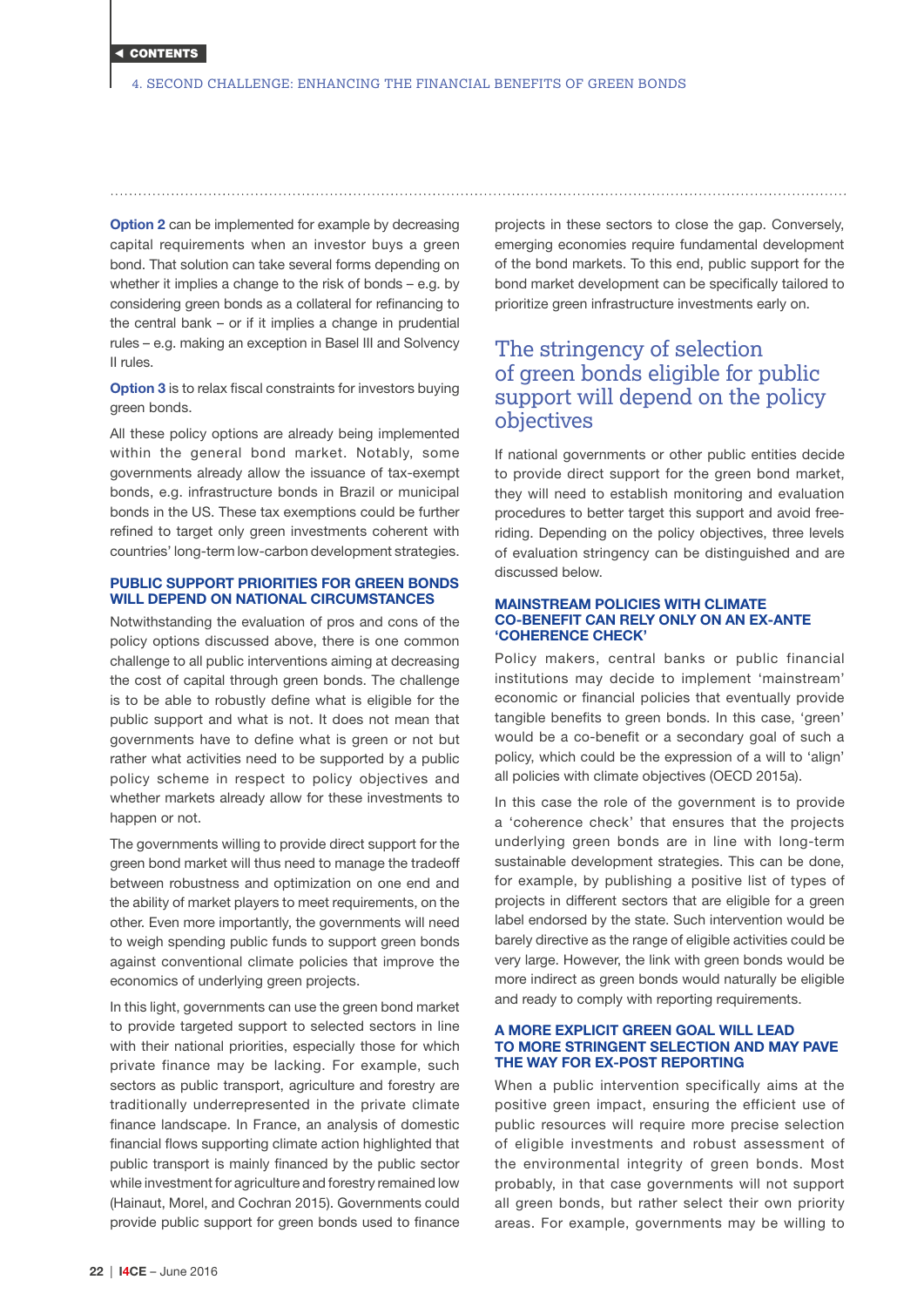provide targeted support to underrepresented or underfunded activities that contribute to their long-term development goals. In this case the state has to ensure a minimum level of 'additionality' of its policy in order to avoid wasting public resources due to free-riding. This minimum level could take the form of an 'on average' additionality rather than project-by-project additionality demonstration.

As discussed earlier, the regulator will have to strike a balance between the additional monitoring and reporting costs and achieving the accepTable level of assurance of environmental integrity of its policy. However, as soon as the public support brings financial benefits to green bond issuers, the transaction cost constraint is mitigated. The public actor could therefore take that opportunity to promote best – even if probably more expensive – practices.

For example, ex-post reporting of the achieved mitigation outcomes may be useful to make sure that the public support reaches its goals. It does not necessarily need to take the form of precisely quantified emissions reductions, but at the very least it has to verify that the underlying green projects that receive support through green bonds are actually implemented. While ex-post reporting of mitigation outcomes is so far rare, some institutions begin to integrate it in their strategy. For example KfW was one of the first issuers

to publish a report on the impacts of their green bond in terms of GHG emissions reduced, the amount of energy saved and the number of jobs created (KfW 2015). Other organizations, including private sector issuers and development banks are gradually joining this trend of reporting on the amount of avoided GHG emissions from their portfolios.

In a similar spirit, some governments may be willing to issue sovereign green bonds with proceeds earmarked for national climate policies or international climate finance contributions (see Box 3).

## MAXIMIZING THE 'ENVIRONMENTAL LEVERAGE' RATIO REQUIRES QUANTIFICATION OF CLIMATE **BENEFITS**

An upgraded version of public intervention could aim at maximizing its impact. As such, the governments should then be able to identify green bonds where a given public support will lead to the highest impact. Such improved version of public intervention targeting green bonds would necessarily result in more complex procedures but could, at the same time, pull the whole market towards better practices.

For example, the most elaborate – yet potentially the most beneficial – approach to monitoring and evaluation of green bonds would be ex-post quantification of mitigation outcomes similar to that of the Clean Development Mechanism (CDM). Such approach

## BOX 3. OPPORTUNITIES FOR GREEN SOVEREIGN BONDS

Like other economic actors, governments could issue green bonds. For example, a government could issue a bond and use the proceeds to contribute to the Green Climate Fund (CBI 2015c). Similar to corporate issuance, sovereign green bond issuance can also help highlight a country's commitment to climate action and create synergies between the treasury, the ministry of finance and the ministry of environment. In a sense, it would also be a way for governments to increase the credibility of their objectives. Indeed, they would be linked with tangible policies and reporting on the use of proceeds. Some countries, such as France, are currently evaluating the possibility of issuing sovereign green bonds. The effects of such issuances are thus yet to be seen.

More broadly, the more government is constrained by its commitments made under the issuance of such bonds, the more its credibility about 'sustainability' will increase. In a theoretical perspective, structured green sovereign bond could even both help investors to hedge against a 'no climate-policy risk' and countries to be awarded for implementing climate policies that they pledged.\*

While not being a necessary evolution of the market, the issuance of green sovereign bonds could be a way to expand the green bonds' market share, although tangible benefits would rather be related to the underlying policies and procedures implied by such issuances.

nefits of green

bonds

*<sup>\*</sup> For example, if a country links the issuance of the green bond with raising carbon prices, one could imagine a floating interest rate decreasing*  when carbon prices increase - illustrating a higher capacity to reimburse the debt as the state's revenues increase. For investors, such tool would *hedge a too-high exposure to green assets that would rely on ambitious green policies. In that case, the use of proceeds could imply all public*  interventions that ease the transition such as the fight against fuel poverty or the reconversion of emissive sectors. Even though this is purely *theoretical, it is worth noting that, in 2008, one of the first green bonds issued by the World Bank had a floating interest rate linked with the price of carbon credits (Reuters 2008).*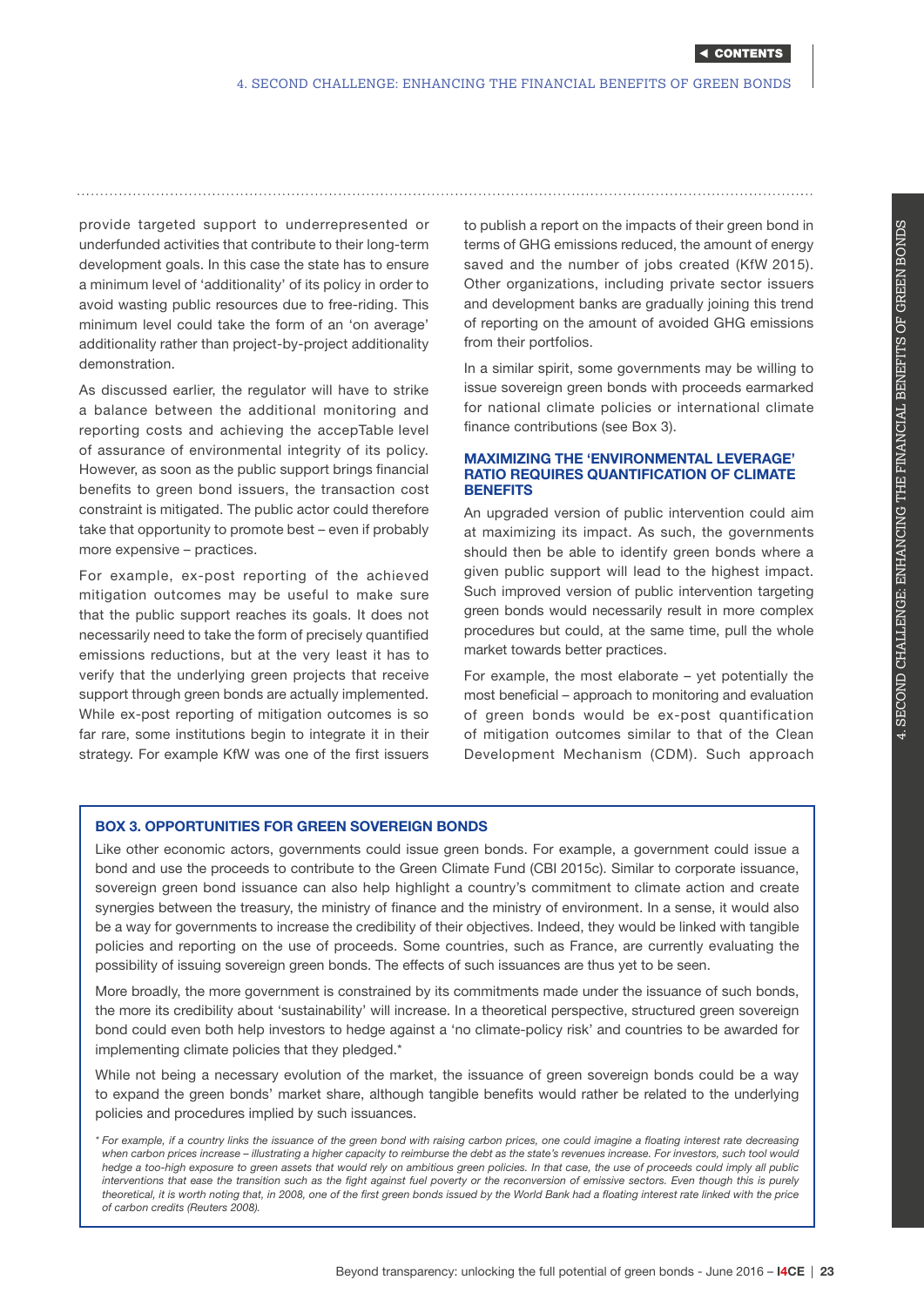would probably make sense at a later stage of market development when the investors and policymakers will be willing to go beyond the existing benefits of green bonds. A certification system similar to that of the CDM can bring two tangible benefits to the green bond market.

Firstly, it can help identify more precisely those projects that may need support though a project-by-project 'additionality' test. This would in turn foster the attraction of new net investments in the low-carbon transition. Secondly, quantifying mitigation outcomes can help identify the projects with the highest 'environmental leverage' ratio, e.g. the amount of GHG emissions reduced per dollar invested. This in turn can help maximize the efficiency of public support and the quantified impact achieved by the investors in such green bonds. In that perspective and notwithstanding the issue of carbon credits, the CDM is a large source of commonly agreed methodologies certified by the UNFCCC to account for GHG emission reductions (Shishlov 2015).

In fact, the UNFCCC is currently working together with Climate Mundial on a concept of 'Paris Green Bonds' that would rely on the existing CDM infrastructure – subsector baseline and monitoring methodologies, a pool of accredited auditors, a registry, etc. – to provide a framework for quantification of green bond impacts as well as demonstrating the additionality of the underlying projects. Ultimately, this approach is aimed at refinancing existing CDM project and re-investing the discharged debt into new projects (Figure 3).

Implementing demanding – and thus more expensive – approaches to select and monitor eligible assets would be aimed at optimizing public support for green bonds. At the same time, in order to remain advantageous for underlying green projects, the benefits brought by the public policy should outweigh the additional costs related to increased eligibility and monitoring requirements. In other words, 'project-by-project' additionality tests can only be viable with conditional lower borrowing costs.



#### FIGURE 3. PARIS CLIMATE BOND CONCEPT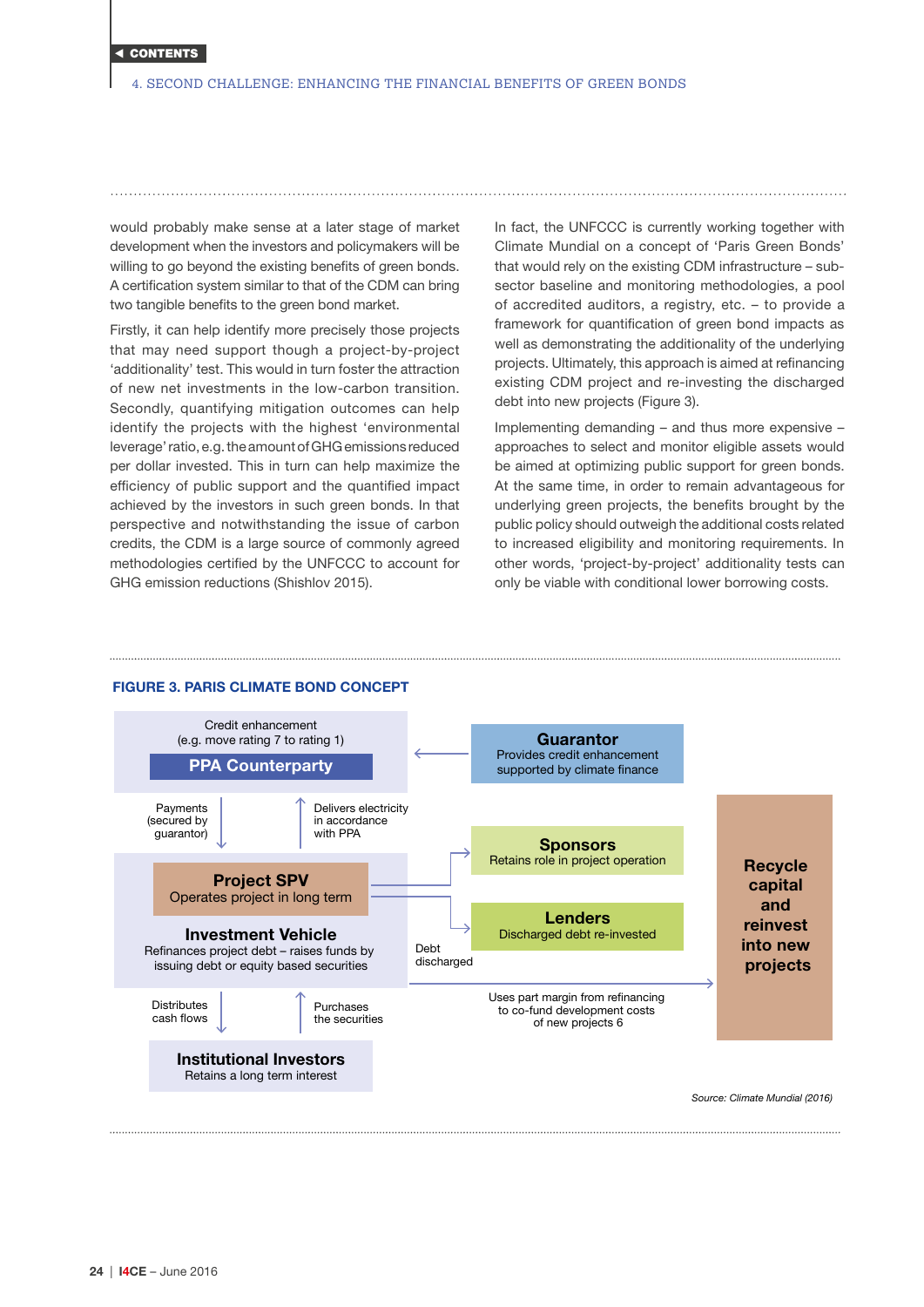## <span id="page-24-0"></span>5. Conclusions and next steps

This report provided an overview of opportunities and challenges faced by the green bond market and discussed various approaches to unlock its full potential. As demonstrated in Section 2, the green bond market already provides a number of benefits thanks to the increased availability of more transparent information. These benefits accrue to issuers and investors, as well as the general public interest (Table 1, page 4).

Despite its rapid growth in the past few years, the green bonds market is now facing two major challenges. The first challenge – discussed in Section 3 of this report – is to avoid market implosion by ensuring environmental integrity of green bonds. This challenge itself is twofold. First, there is a question of defining 'greenness', which ultimately depends on the objectives of green bonds. The diversity of approaches and financial products necessary to support the low-carbon transition may ultimately result in heterogeneity in the green bond standards. Second, there is a question of reliability of information, which is liked to monitoring and evaluation – or transparency – procedures. While the market-driven approaches have already made significant progress in both areas, more needs to be done to ensure the environmental integrity of green bonds. In instances where the market fails to resolve these issues, governments may step in to provide guidance or implement top-down regulations (Table 2, page 5).

The second challenge – discussed in Section 4 of this report – is to enhance the environmental impact of green bonds by growing the pipeline of underlying lowcarbon projects, for example by bringing them tangible financial benefits. To date, the green bond market does not appear to have directly stimulated a net increase in green investments – financing and refinancing of low-

carbon projects – through a lower cost of capital. While it is hypothetically possible that the green bond market will develop a 'green premium' if sufficiently large 'committed demand' from institutional investors develops over time, this perspective remains largely theoretical due to current fiduciary duty limitations.

In this light, the governments may decide to provide targeted public support – for example, through tax incentives, credit enhancement or capital requirementsto those green bonds that finance priority areas in line with climate and sustainability objectives. Such support will nevertheless have to be weighed against more conventional climate policies that improve the economics of low-carbon projects. In this light, depending on the public intervention's objective and ambition, three levels of eligibility and monitoring requirements can be distinguished (Table 3). Indeed, the more ambitious a public support for green bonds is, the more stringent requirements should be put in place. In any case, new substantial benefits provided by public support would enable implementing more stringent – and costly – requirements for eligibility and monitoring (Table 3).

While the priorities for next steps discussed above can be debated, one recommendation appears crystal-clear. Whatever measures private and public actors decide to implement to safeguard and support the market, a broader dialogue between policymakers and market stakeholders is critical while barely existing today. Such dialogue should aim to strengthen the green bond market by aligning it with long-term sustainable development priorities and unlocking its full potential to deliver tangible impact and ensure the quality of the improved transparency.

| <b>Policy goal</b>                                                                                            | Requirements for eligibility and monitoring                                                                                              |
|---------------------------------------------------------------------------------------------------------------|------------------------------------------------------------------------------------------------------------------------------------------|
| Ensuring that a given economic or financial<br>policy is aligned with the sustainable<br>development strategy | Coherence check through a positive list of eligible activities or a<br>black-list of excluded activities                                 |
| Supporting green bonds that finance<br>underrepresented or underfunded activities                             | 'Average additionality' through identification of sectors that<br>require public support and ex-post reporting on mitigation<br>outcomes |
| Maximizing the 'environmental leverage'<br>of green bonds and ensuring individual<br>additionality            | Project-by-project additionality demonstration and ex-post<br>quantification of mitigation outcomes                                      |

## TABLE 3. THREE LEVELS OF REQUIREMENTS DEPENDING ON PUBLIC INTERVENTIONS' OBJECTIVES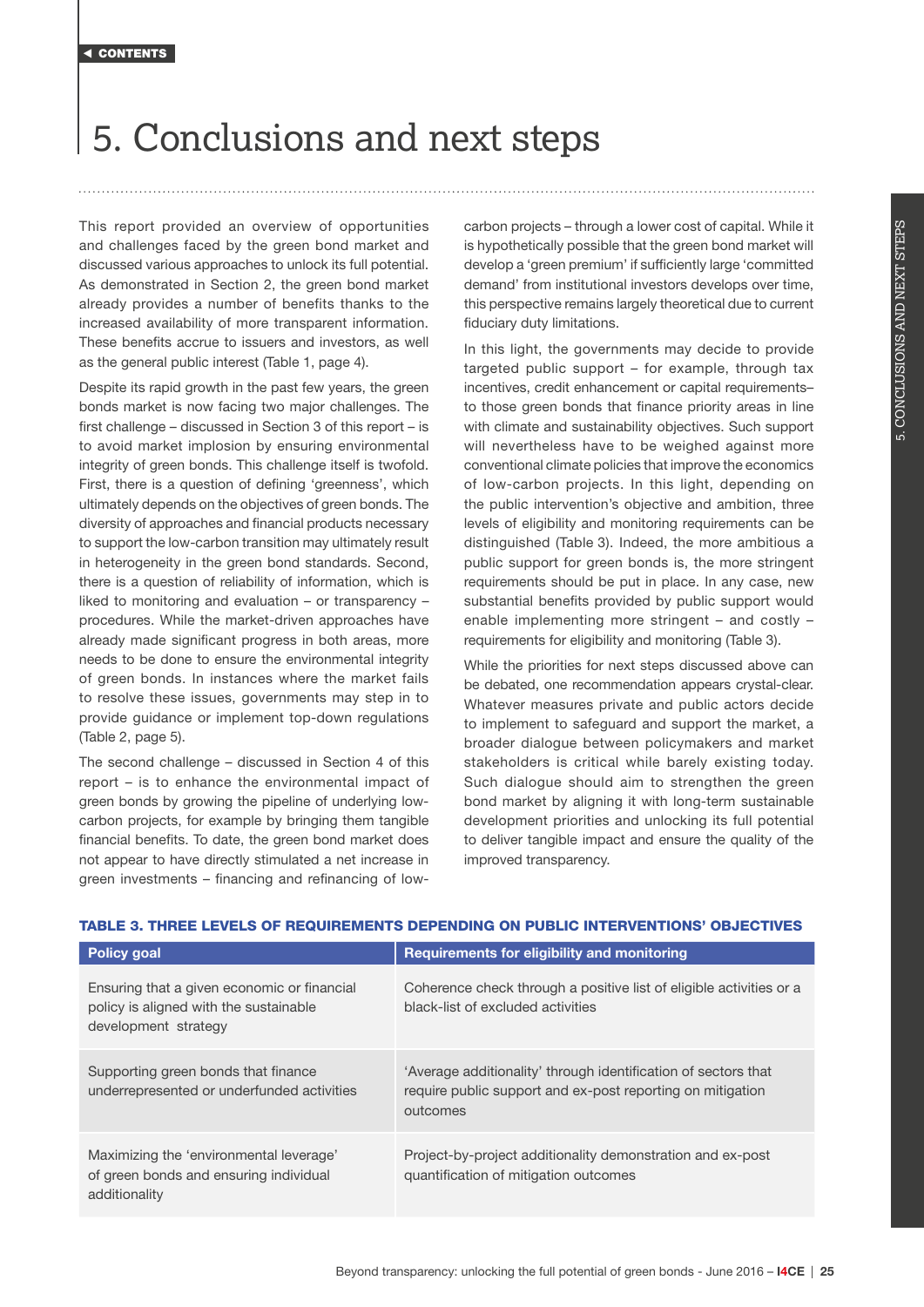<span id="page-25-0"></span>[CONTENTS](#page-1-0)

# Bibliography

Bultheel, C., R. Morel, H. Hainaut, M. Deheza, I. Shishlov, V. Depoues, and B. Leguet. 2015. "COP21 – a Successful 'end of the Beginning.'" Climate Brief #38. I4CE - Institute for Climate Economics. *[http://www.i4ce.org/](http://www.i4ce.org/download/climatebrief__cop21/) [download/climatebrief\\_\\_cop21/](http://www.i4ce.org/download/climatebrief__cop21/)*.

- CBI. 2015a. "Bonds and Climate Change. The State of the Market in 2015." Climate Bonds Initiative. *[https://www.](https://www.climatebonds.net/files/files/CBI-HSBC%20report%207July%20JG01.pdf) [climatebonds.net/files/files/CBI-HSBC%20report%20](https://www.climatebonds.net/files/files/CBI-HSBC%20report%207July%20JG01.pdf) [7July%20JG01.pdf](https://www.climatebonds.net/files/files/CBI-HSBC%20report%207July%20JG01.pdf)*.
- ———. 2015b. "Scaling up Green Bond Markets for Sustainable Development." Consultation Paper. Climate Bonds Initiative. *[https://www.climatebonds.net/files/files/CBI-](https://www.climatebonds.net/files/files/CBI-Guide-2015-final-web.pdf)[Guide-2015-final-web.pdf](https://www.climatebonds.net/files/files/CBI-Guide-2015-final-web.pdf)*.
- ———. 2015c. "Scaling up Green Bond Markets for Sustainable Development. A Strategic Guide for the Public Sector to Stimulate Private Sector Market Development for Green Bonds." Climate Bonds Initiative. *[http://www.](http://www.climatebonds.net/files/files/GB-Public_Sector_Guide-Final-1A.pdf) [climatebonds.net/files/files/GB-Public\\_Sector\\_Guide-](http://www.climatebonds.net/files/files/GB-Public_Sector_Guide-Final-1A.pdf)[Final-1A.pdf](http://www.climatebonds.net/files/files/GB-Public_Sector_Guide-Final-1A.pdf)*.
- ———. 2016a. "2015 Green Bond Market Roundup." Climate Bonds Initiative. *[http://www.climatebonds.net/files/](http://www.climatebonds.net/files/files/2015%20GB%20Market%20Roundup%2003A.pdf) [files/2015%20GB%20Market%20Roundup%20](http://www.climatebonds.net/files/files/2015%20GB%20Market%20Roundup%2003A.pdf) [03A.pdf](http://www.climatebonds.net/files/files/2015%20GB%20Market%20Roundup%2003A.pdf)*.
- ———. 2016b. "Roadmap for China: Scaling up Green Bond Market Issuance." Climate Bonds Initiative. *[https://](https://www.climatebonds.net/files/files/CBI-IISD-Paper2-Final-01B_A4.pdf) [www.climatebonds.net/files/files/CBI-IISD-Paper2-](https://www.climatebonds.net/files/files/CBI-IISD-Paper2-Final-01B_A4.pdf) [Final-01B\\_A4.pdf](https://www.climatebonds.net/files/files/CBI-IISD-Paper2-Final-01B_A4.pdf)*.
- Ceres. 2015. "A Statement of Investor Expectations for the Green Bond Market." *[http://www.ceres.org/files/](http://www.ceres.org/files/investor-files/statement-of-investor-expectations-for-green-bonds) [investor-files/statement-of-investor-expectations-for](http://www.ceres.org/files/investor-files/statement-of-investor-expectations-for-green-bonds)[green-bonds](http://www.ceres.org/files/investor-files/statement-of-investor-expectations-for-green-bonds)*.
- CICERO, and CPI. 2015. "Background Report on Long-Term Climate Finance." prepared for the German G7 Presidency 2015 by CICERO and Climate Policy Initiative.
- Clapp, C., K. Alfsen, H. Francke Lund, and K. Pillay. 2016. "Green Bonds and Environmental Integrity: Insight from CICERO Second Opinions." CICERO. *[http://](http://www.cicero.uio.no/en/posts/news/green-bonds-and-environmental-integrity) [www.cicero.uio.no/en/posts/news/green-bonds-and](http://www.cicero.uio.no/en/posts/news/green-bonds-and-environmental-integrity)[environmental-integrity](http://www.cicero.uio.no/en/posts/news/green-bonds-and-environmental-integrity)*.
- Claquin, T. 2015. "Green Bonds a Promising Tool for Climate Finance." *Private Sector & Development, Proparco Magazine, no. 22: 6–9.*
- *Cripps, P. 2016. "Green Bond Market to See at Least \$55bn of Issues in 2016, Says HSBC." Environmental Finance, January 27. [https://www.environmental-finance.com/](https://www.environmental-finance.com/content/news/green-bond-market-to-see-at-least-55bn-of-issues-in-2016-says-hsbc.html) [content/news/green-bond-market-to-see-at-least-](https://www.environmental-finance.com/content/news/green-bond-market-to-see-at-least-55bn-of-issues-in-2016-says-hsbc.html)[55bn-of-issues-in-2016-says-hsbc.html.](https://www.environmental-finance.com/content/news/green-bond-market-to-see-at-least-55bn-of-issues-in-2016-says-hsbc.html)*
- Environmental Finance. 2015. "Unilever's Green Bond: A Difference of Opinions," April 15. *[https://www.](https://www.environmental-finance.com/content/analysis/unilevers-green-bond-a-difference-of-opinions.html) [environmental-finance.com/content/analysis/](https://www.environmental-finance.com/content/analysis/unilevers-green-bond-a-difference-of-opinions.html) [unilevers-green-bond-a-difference-of-opinions.html.](https://www.environmental-finance.com/content/analysis/unilevers-green-bond-a-difference-of-opinions.html)*
- Espagne, E. (2016) "Climate Finance at COP21 and After: Lessons learnt from the CEPII/France Stratégie Climate-Finance Platform." February 2016. CEPII*. [http://www.cepii.fr/PDF\\_PUB/pb/2016/pb2016-09.pdf](http://www.cepii.fr/PDF_PUB/pb/2016/pb2016-09.pdf)*
- *Euronext. 2016. "Rules for the Low Carbon 100 Europe Index." [https://www.euronext.com/en/indices/index-rules.](https://www.euronext.com/en/indices/index-rules)*
- Ferron, C., and R. Morel. 2014. "Smart Unconventional MOnetary (SUMO) Policies: Giving Impetus to Green Investment." Climate Report No.46. CDC Climat. *[http://www.cdcclimat.com/Etude-Climat-no46-Smart.](http://www.cdcclimat.com/Etude-Climat-no46-Smart.html) [html.](http://www.cdcclimat.com/Etude-Climat-no46-Smart.html)*
- Friends of the Earth. 2015. "Issue Brief: Green Bonds." *[http://](http://libcloud.s3.amazonaws.com/93/3b/c/4880/Green_Bonds_Fact_Sheet.pdf) [libcloud.s3.amazonaws.com/93/3b/c/4880/Green\\_](http://libcloud.s3.amazonaws.com/93/3b/c/4880/Green_Bonds_Fact_Sheet.pdf) [Bonds\\_Fact\\_Sheet.pdf.](http://libcloud.s3.amazonaws.com/93/3b/c/4880/Green_Bonds_Fact_Sheet.pdf)*
- GCF. 2015. "Green Climate Fund Approves First 8 Investments." Press Release. Green Climate Fund. *[http://www.](http://www.greenclimate.fund/documents/20182/38417/Green_Climate_Fund_approves_first_8_investments.pdf/679227c6-c037-4b50-9636-fec1cd7e8588) [greenclimate.fund/documents/20182/38417/](http://www.greenclimate.fund/documents/20182/38417/Green_Climate_Fund_approves_first_8_investments.pdf/679227c6-c037-4b50-9636-fec1cd7e8588) [Green\\_Climate\\_Fund\\_approves\\_first\\_8\\_investments.](http://www.greenclimate.fund/documents/20182/38417/Green_Climate_Fund_approves_first_8_investments.pdf/679227c6-c037-4b50-9636-fec1cd7e8588) [pdf/679227c6-c037-4b50-9636-fec1cd7e8588.](http://www.greenclimate.fund/documents/20182/38417/Green_Climate_Fund_approves_first_8_investments.pdf/679227c6-c037-4b50-9636-fec1cd7e8588)*
- Guez, H., E. Ostiari, M. Briand, and C. Wigley. 2014. "Obligations Environnementales et Sociales : Quels Enjeux Pour Les Investisseurs ?" Mirova.
- Hainaut, H., R. Morel, and I. Cochran. 2015. "Landscape of Climate Finance in France." I4CE - Institute for Climate Economics. h*[ttp://www.i4ce.org/download/](http://www.i4ce.org/download/landscape-of-climate-finance-in-france-2015-edition-full-report/?wpdmdl=13071) [landscape-of-climate-finance-in-france-2015-edition](http://www.i4ce.org/download/landscape-of-climate-finance-in-france-2015-edition-full-report/?wpdmdl=13071)[full-report/?wpdmdl=13071](http://www.i4ce.org/download/landscape-of-climate-finance-in-france-2015-edition-full-report/?wpdmdl=13071)*.
- Heinkel, R., A. Kraus, and J. Zechner. 2001. "The Effect of Green Investment on Corporate Behavior." The Journal of Financial and Quantitative Analysis 36 (4): 431–49.
- Hirtenstein, A. 2016. "London Prepares for Bondholders Suing Issuers of Green Bonds." Bloomberg New Energy Finance.
- IDB. 2015. "IDB to Support Energy Efficiency Financing through the Issuance of Green Bonds in Mexico." *[http://www.](http://www.iadb.org/en/news/news-releases/2015-05-19/energy-efficiency-in-mexico,11161.html) [iadb.org/en/news/news-releases/2015-05-19/energy](http://www.iadb.org/en/news/news-releases/2015-05-19/energy-efficiency-in-mexico,11161.html)[efficiency-in-mexico,11161.html](http://www.iadb.org/en/news/news-releases/2015-05-19/energy-efficiency-in-mexico,11161.html).*
- IEA. 2014. "World Energy Investment Outlook Special Report." International Energy Agency. *[https://www.](https://www.iea.org/publications/freepublications/publication/WEIO2014.pdf) [iea.org/publications/freepublications/publication/](https://www.iea.org/publications/freepublications/publication/WEIO2014.pdf) [WEIO2014.pdf](https://www.iea.org/publications/freepublications/publication/WEIO2014.pdf).*
- KfW. 2015. "First Impact Report on 'Green Bonds Made by KfW.'" Press Release. *[https://www.kfw.de/KfW-](https://www.kfw.de/KfW-Group/Newsroom/Aktuelles/Pressemitteilungen/Pressemitteilungen-Details_350977.html)[Group/Newsroom/Aktuelles/Pressemitteilungen/](https://www.kfw.de/KfW-Group/Newsroom/Aktuelles/Pressemitteilungen/Pressemitteilungen-Details_350977.html) [Pressemitteilungen-Details\\_350977.html.](https://www.kfw.de/KfW-Group/Newsroom/Aktuelles/Pressemitteilungen/Pressemitteilungen-Details_350977.html)*
- Kolev, A., A. Riess, G. Zachmann, and E. Calthrop. 2012. Investment and Growth in the Time of Climate Change. Brussels: Bruegel.
- KPMG. 2015. "Gearing up for Green Bonds." *[https://](https://www.kfw.de/KfW-Group/Newsroom/Aktuelles/Pressemitteilungen/Pressemitteilungen-Details_350977.html) [www.kpmg.com/Global/en/IssuesAndInsights/](https://www.kfw.de/KfW-Group/Newsroom/Aktuelles/Pressemitteilungen/Pressemitteilungen-Details_350977.html) [ArticlesPublications/sustainable-insight/Documents/](https://www.kfw.de/KfW-Group/Newsroom/Aktuelles/Pressemitteilungen/Pressemitteilungen-Details_350977.html) [gearing-up-for-green-bonds-v2.pdf.](https://www.kfw.de/KfW-Group/Newsroom/Aktuelles/Pressemitteilungen/Pressemitteilungen-Details_350977.html)*
- McCrone, A. 2014. "Green Bonds Where Is the Beef?" Bloomberg New Energy Finance. *[http://about.bnef.](http://about.bnef.com/blog/mccrone-green-bonds-wheres-beef/) [com/blog/mccrone-green-bonds-wheres-beef/](http://about.bnef.com/blog/mccrone-green-bonds-wheres-beef/).*
- Morel, R., S. Zou, I. Cochran, and T. Spencer. 2015. "Mainstreaming Climate Change in the Financial Sector and Its Governance – Part I: A Necessary and Timely Evolution." Working Paper. I4CE and IDDRI. *[http://www.i4ce.org/download/9521/.](http://www.i4ce.org/download/9521/)*
- Novethic. 2015. "Climate: Investors Take Action." *[http://](http://www.novethic.com/fileadmin//user_upload/tx_ausynovethicetudes/pdf_complets/2015_update_sept_climate_report.pdf) [www.novethic.com/fileadmin//user\\_upload/tx\\_](http://www.novethic.com/fileadmin//user_upload/tx_ausynovethicetudes/pdf_complets/2015_update_sept_climate_report.pdf) [ausynovethicetudes/pdf\\_complets/2015\\_update\\_](http://www.novethic.com/fileadmin//user_upload/tx_ausynovethicetudes/pdf_complets/2015_update_sept_climate_report.pdf) [sept\\_climate\\_report.pdf.](http://www.novethic.com/fileadmin//user_upload/tx_ausynovethicetudes/pdf_complets/2015_update_sept_climate_report.pdf)*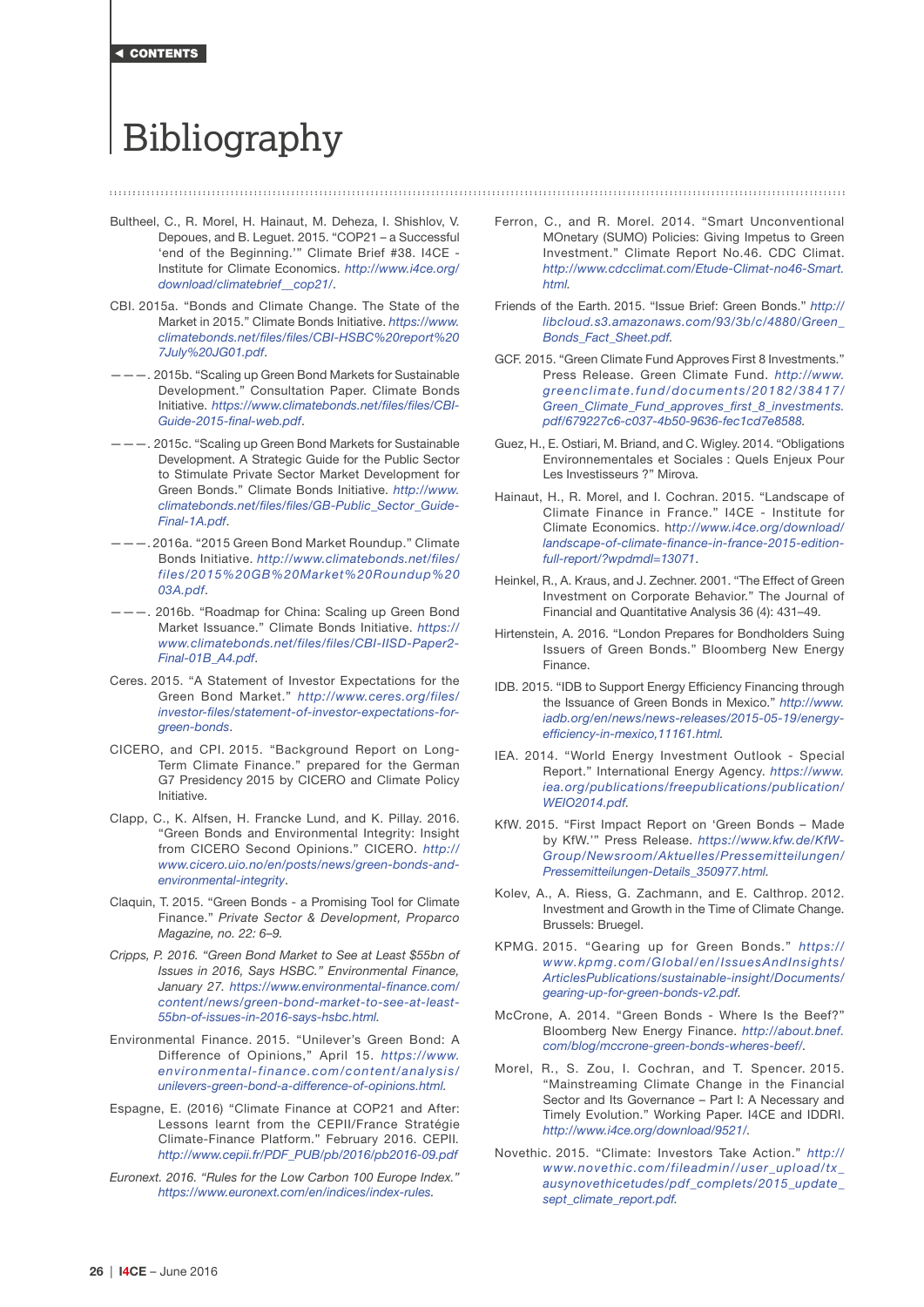#### **BIBLIOGRAPHY**

Bi

*[https://www.oecd.org/environment/Aligning-Policies](https://www.oecd.org/environment/Aligning-Policies-for-a-Low-carbon-Economy.pdf)[for-a-Low-carbon-Economy.pdf.](https://www.oecd.org/environment/Aligning-Policies-for-a-Low-carbon-Economy.pdf)*

- ———. 2015b. "Green Bonds. Mobilizing the Debt Capital Markets for a Low-Carbon Transition." Paris: Organisation for Economic Co-operation and Development. *[http://www.oecd.org/environment/cc/](http://www.oecd.org/environment/cc/cop21session-greenbondsroundtable.htm) [cop21session-greenbondsroundtable.htm.](http://www.oecd.org/environment/cc/cop21session-greenbondsroundtable.htm)*
- ———. 2015c. "Mapping Channels to Mobilize Institutional Investment in Sustainable Energy." Paris: Organisation for Economic Co-operation and Development. *[http://](www.keepeek.com/Digital-Asset-Management/oecd/environment/mapping-channels-to-mobilise-institutional-investment-in-sustainable-energy_9789264224582-en) [www.keepeek.com/Digital-Asset-Management/](www.keepeek.com/Digital-Asset-Management/oecd/environment/mapping-channels-to-mobilise-institutional-investment-in-sustainable-energy_9789264224582-en) [oecd/environment/mapping-channels-to](www.keepeek.com/Digital-Asset-Management/oecd/environment/mapping-channels-to-mobilise-institutional-investment-in-sustainable-energy_9789264224582-en)[mobilise-institutional-investment-in-sustainable](www.keepeek.com/Digital-Asset-Management/oecd/environment/mapping-channels-to-mobilise-institutional-investment-in-sustainable-energy_9789264224582-en)[energy\\_9789264224582-en](www.keepeek.com/Digital-Asset-Management/oecd/environment/mapping-channels-to-mobilise-institutional-investment-in-sustainable-energy_9789264224582-en).*
- O'Malley, C. 2015. Bonds without Borders: A History of the Eurobond Market. The Wiley Finance Series.
- Petitjean, O. 2014. "Quand La Finance Verte Détruit l'Amazonie." *[http://multinationales.org/Quand-la-finance-verte](http://multinationales.org/Quand-la-finance-verte-detruit-l-Amazonie)[detruit-l-Amazonie](http://multinationales.org/Quand-la-finance-verte-detruit-l-Amazonie)*.
- RBC GAM. 2012. "Does Socially Responsible Investing Hurt Investment Returns?" RBC Global Asset Management. *[http://funds.rbcgam.com/\\_assets-custom/pdf/RBC-](http://funds.rbcgam.com/_assets-custom/pdf/RBC-GAM-does-SRI-hurt-investment-returns.pdf)[GAM-does-SRI-hurt-investment-returns.pdf](http://funds.rbcgam.com/_assets-custom/pdf/RBC-GAM-does-SRI-hurt-investment-returns.pdf)*.
- Reuters. 2008. "World Bank Prices First U.N. Carbon Offset Bond-Lead." *[http://www.reuters.com/article/us](http://)[worldbank-bond-idUSL091939920080609](http://)*.
- ———. 2016. "Apple Issues \$1.5 Billion in Green Bonds in First Sale." Reuters. *[http://www.reuters.com/article/us](http://www.reuters.com/article/us-apple-greenbonds-idUSKCN0VQ2K2)[apple-greenbonds-idUSKCN0VQ2K2](http://www.reuters.com/article/us-apple-greenbonds-idUSKCN0VQ2K2)*.

OECD. 2015a. "Aligning Policies for a Low-Carbon Economy." Shishlov, I. 2015. "Chapter 11. Trend Setter for Projects: The  $\geq$ Clean Development Mechanism." In Accounting for Carbon, Cambridge University Press, 341–89. Bellassen, V., Stephan, N.

- Shishlov, I., and V. Bellassen. 2015. "Review of the Experience with Monitoring Uncertainty Requirements in the Clean Development Mechanism." Climate Policy, 1–20.
- The Economist. 2014. "Spring in the Air. Bonds Tied to Green Investments Are Booming," March 22. *[http://www.economist.com/news/finance-and](http://www.economist.com/news/finance-and-economics/21599400-bonds-tied-green-investments-are-booming-spring-air)[economics/21599400-bonds-tied-green-investments](http://www.economist.com/news/finance-and-economics/21599400-bonds-tied-green-investments-are-booming-spring-air)[are-booming-spring-air](http://www.economist.com/news/finance-and-economics/21599400-bonds-tied-green-investments-are-booming-spring-air).*
- The Global Commission on the Economy and Climate. 2014. "The New Climate Economy Report." *[http://2014.newclimateeconomy.report/wp-content/](http://2014.newclimateeconomy.report/wp-content/uploads/2014/08/BetterGrowth-BetterClimate_NCE_Synthesis-Report_web.pdf) [uploads/2014/08/BetterGrowth-BetterClimate\\_NCE\\_](http://2014.newclimateeconomy.report/wp-content/uploads/2014/08/BetterGrowth-BetterClimate_NCE_Synthesis-Report_web.pdf) [Synthesis-Report\\_web.pdf](http://2014.newclimateeconomy.report/wp-content/uploads/2014/08/BetterGrowth-BetterClimate_NCE_Synthesis-Report_web.pdf).*
- The Paris Green Bonds Statement. 2015. *[http://www.](http://www.climatebonds.net/files/files/COP21-Paris%20Green%20Bonds%20Statement-PGPS-9th%20Dec%202015.pdf) [climatebonds.net/files/files/COP21-Paris%20](http://www.climatebonds.net/files/files/COP21-Paris%20Green%20Bonds%20Statement-PGPS-9th%20Dec%202015.pdf) [Green%20Bonds%20Statement-PGPS-9th%20](http://www.climatebonds.net/files/files/COP21-Paris%20Green%20Bonds%20Statement-PGPS-9th%20Dec%202015.pdf) [Dec%202015.pdf.](http://www.climatebonds.net/files/files/COP21-Paris%20Green%20Bonds%20Statement-PGPS-9th%20Dec%202015.pdf)*
- UNEP. 2015. "The Financial System We Need. Aligning the Financial System with Sustainable Development." The UNEP Inquiry Report.
- US SIF Foundation. 2015. "US Sustainable, Responsible and Impact Investing Trends 2014." *[http://www.ussif.org/](http://www.ussif.org/files/publications/sif_trends_14.f.es.pdf) [files/publications/sif\\_trends\\_14.f.es.pdf](http://www.ussif.org/files/publications/sif_trends_14.f.es.pdf).*
- WWF. 2016. "One Planet Living Principles." *[http://wwf.panda.](http://wwf.panda.org/what_we_do/how_we_work/conservation/one_planet_living/about_opl/principles/) [org/what\\_we\\_do/how\\_we\\_work/conservation/one\\_](http://wwf.panda.org/what_we_do/how_we_work/conservation/one_planet_living/about_opl/principles/) [planet\\_living/about\\_opl/principles/](http://wwf.panda.org/what_we_do/how_we_work/conservation/one_planet_living/about_opl/principles/).*